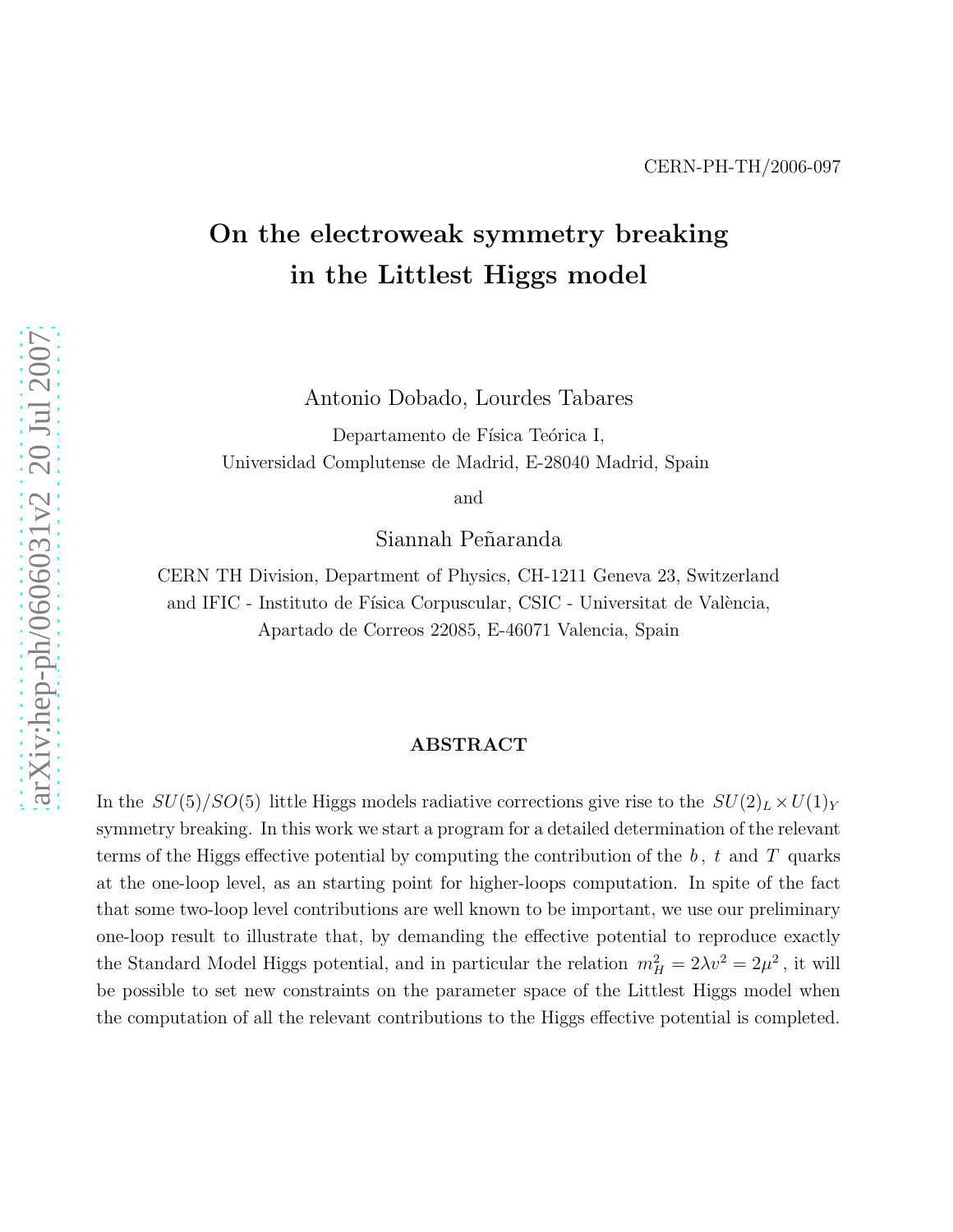#### 1 Introduction

In the last years a lot of work has been devoted to the so-called little Higgs models (see [1] and [2] for recent reviews). These models use an old suggestion by Georgi and Pais [3] in which the Higgs is assumed to be a (pseudo) Goldstone boson associated to some global spontaneous symmetry breaking [4]. For instance, in the case of the paradigmatic Littlest Higgs (LH) [5], a  $SU(5)$  to  $SO(5)$  breaking is assumed to happen at some scale f. The Higgs field is just one of the corresponding 14 Goldstone bosons and therefore it is, in principle, massless. The  $SU(5)$ subgroup  $(SU(2) \times U(1))_1 \times (SU(2) \times U(1))_2$  is gauged so that the axial  $(SU(2) \times U(1))_{1-2}$  is spontaneously broken, the corresponding gauge bosons being typically heavy  $(W'^a$  and  $B')$ . The diagonal  $(SU(2) \times U(1))_{1+2} = SU(2)_L \times U(1)_Y$  remains unbroken and corresponds to the electroweak SM group. However, radiative corrections coming from the fermionic sector of the model, mainly the third quark generation and an additional vector-like quark T, give rise to an effective potential that produces a further spontaneous symmetry breaking of the SM  $SU(2)_L \times U(1)_Y$  down to  $U(1)_{em}$ . In this way some of the Goldstone bosons acquire masses quadratic in the cut-off  $\Lambda$ , which is expected to be of the order of  $4\pi f$  [6], but the SM model Higgs gets a mass that grows only as the logarithm of  $\Lambda$  at the one-loop level. This is the explanation in this setting of why the Higgs is expected to be relatively light ( 115 GeV  $\langle m_H \rangle$  = 200 GeV). The rest of the Goldstone bosons gives masses to the different gauge bosons through the Higgs mechanism in the  $SU(5)$  to  $SO(5)$  or in the SM breaking. Thus, the LH model explains in a natural and elegant way the expected low value of the Higgs boson mass. In addition this model provides a very rich phenomenology, which could be probed in the next-generation colliders such as the LHC [7, 8]. Since the original proposal of the LH, many other little Higgs versions have appeared [9]. Some of these models try to improve the consistency and reduce the need for fine-tuning in this kind of models (see [10] for details). Specially interesting from the phenomenological point of view is the LH version in which the  $SU(5)$  gauged subgroup is just  $SU(2)_1 \times SU(2)_2 \times U(1)$ . In this case, after the first spontaneous broken symmetry, we have only three massive gauge bosons associated to the  $SU(2)_{1-2}$  group,  $W'^a$ , and four massless gauge bosons, i.e. the SM gauge bosons [8].

Nevertheless, it is clear that any viable little Higgs model has to fulfil the basic requirement of reproducing the SM model at low energies. This implies, in particular, not only to have the proper low energy degrees of freedom, but also to reproduce the SM model action as the low energy effective action of the LH model, whenever one be near the physical minimum. In this work we compute the contribution of the  $t, b$  and T quarks to the effective potential for the SM Higgs doublet  $H = (H^0, H^+)$ , which gives rise to the electroweak symmetry breaking in the LH model. The first terms of this potential are found to have the standard form:

<span id="page-1-0"></span>
$$
V_{\text{eff}} = -\mu^2 H H^\dagger + \lambda (H H^\dagger)^2, \qquad (1.1)
$$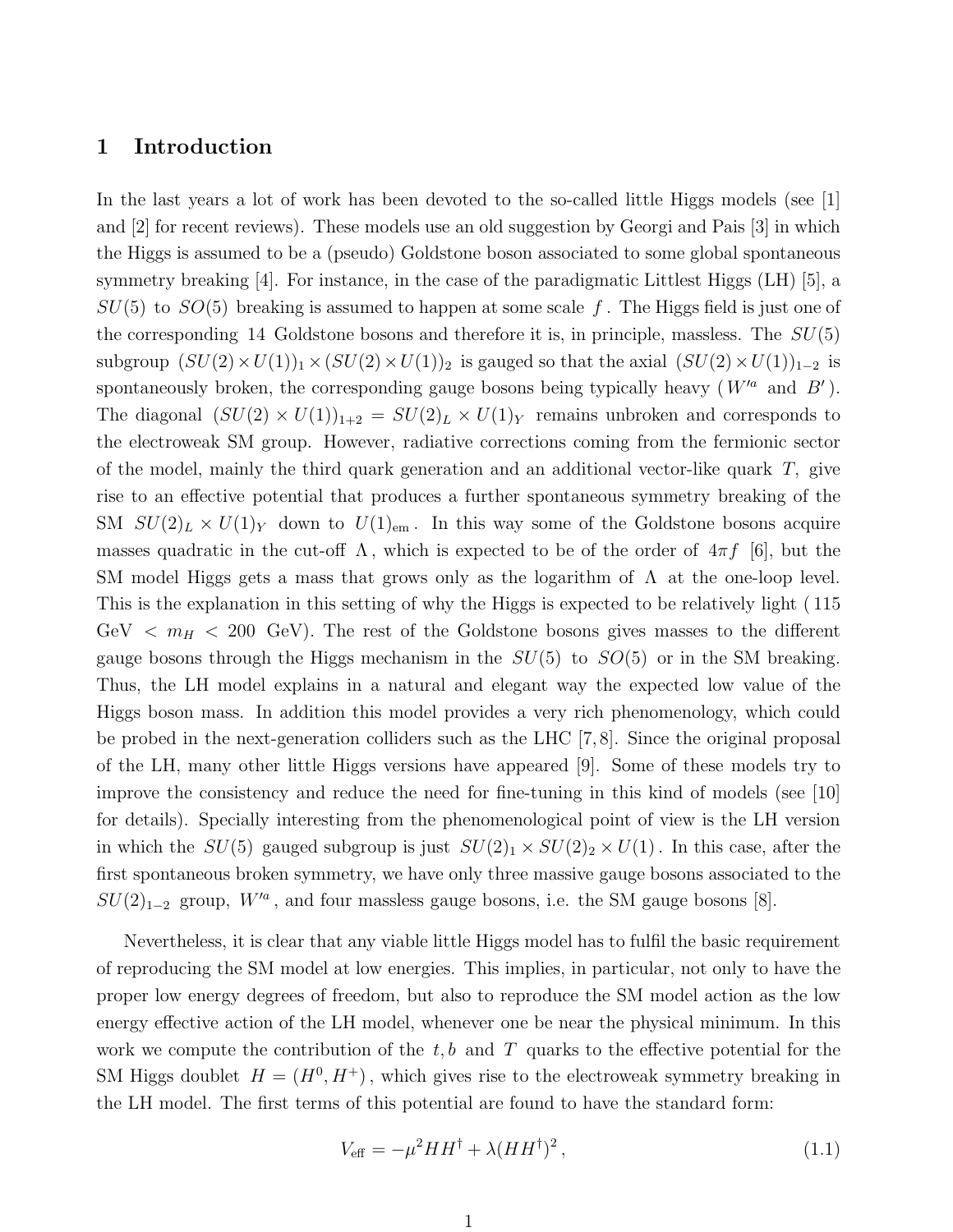with positive  $\mu^2$  and  $\lambda$ . Other relevant contributions coming from gauge bosons, scalars and other higher loops are expected to go in the opposite direction, but they are also supposed to have a smaller absolute value so that they do not change the  $\mu^2$  and  $\lambda$  signs. The  $\mu^2$  sign and value are well known [5, 8], and effectively they are the right ones to produce the electroweak symmetry breaking, giving a Higgs mass  $m_H^2 = 2\mu^2$ . However, the full expression for  $\lambda$  has not been analyzed in detail. Several relations for the threshold corrections to this parameter in the presence of a 10 TeV cut-off, depending of the UV-completion of the theory, has been reported before (see, for example [11]). The radiative corrections to  $\lambda$ , at the one-loop level, have not been computed so far.

The computation of the  $\lambda$  parameter is important for several reasons. First, it must be positive, for the low energy effective action to make sense (otherwise the theory would not have any vacuum). In addition, from the effective potential above, one gets the simple formula  $m_H^2 = 2\lambda v^2$  or, equivalently,  $\mu^2 = \lambda v^2$ , where v is the SM vacuum expectation value  $(H = (0, v)/\sqrt{2})$ , which is set by experiment (for instance from the muon lifetime) to be  $v \simeq 245$  GeV. By computing the effective action by the Higgs doublet in the context of the LH model, taking into account the  $t, b$  and T quarks only, i.e. the modes responsible for the electroweak symmetry breaking, it is possible to obtain  $\mu^2$  and  $\lambda$  in terms of the  $\lambda_T$ , f and  $Λ$  parameters of the LH model, where  $λ_T$  is the T Yukawa coupling, f is the scale of the  $SU(5)/SO(5)$  symmetry breaking, and  $\Lambda$  is the ultraviolet cut-off (in fact  $\lambda$  has also a small dependence on an infrared cut-off  $m \sim v$ ). In other words, we can find the functions:

$$
\mu^{2} = \mu^{2} (\lambda_{T}, f, \Lambda),
$$
  

$$
\lambda = \lambda (\lambda_{T}, f, \Lambda).
$$
 (1.2)

As is well known,  $\mu$  depends on the logarithm of  $\Lambda$  at one-loop level, but  $\lambda$  has also a much stronger quadratic dependence on this cut-off. Moreover, according to the previous discussion, the consistency of the low energy theory sets the following highly non-trivial constraint on the LH model parameters:

<span id="page-2-0"></span>
$$
\mu^2(\lambda_T, f, \Lambda) = \lambda(\lambda_T, f, \Lambda)v^2 + \dots,
$$
\n(1.3)

where the periods include corrections coming from gauge bosons, scalars and other higher order loops.

In this work we compute the contribution to these functions coming from the  $t, b$  and T quarks present in the LH model at the one-loop level which are the relevant ones for having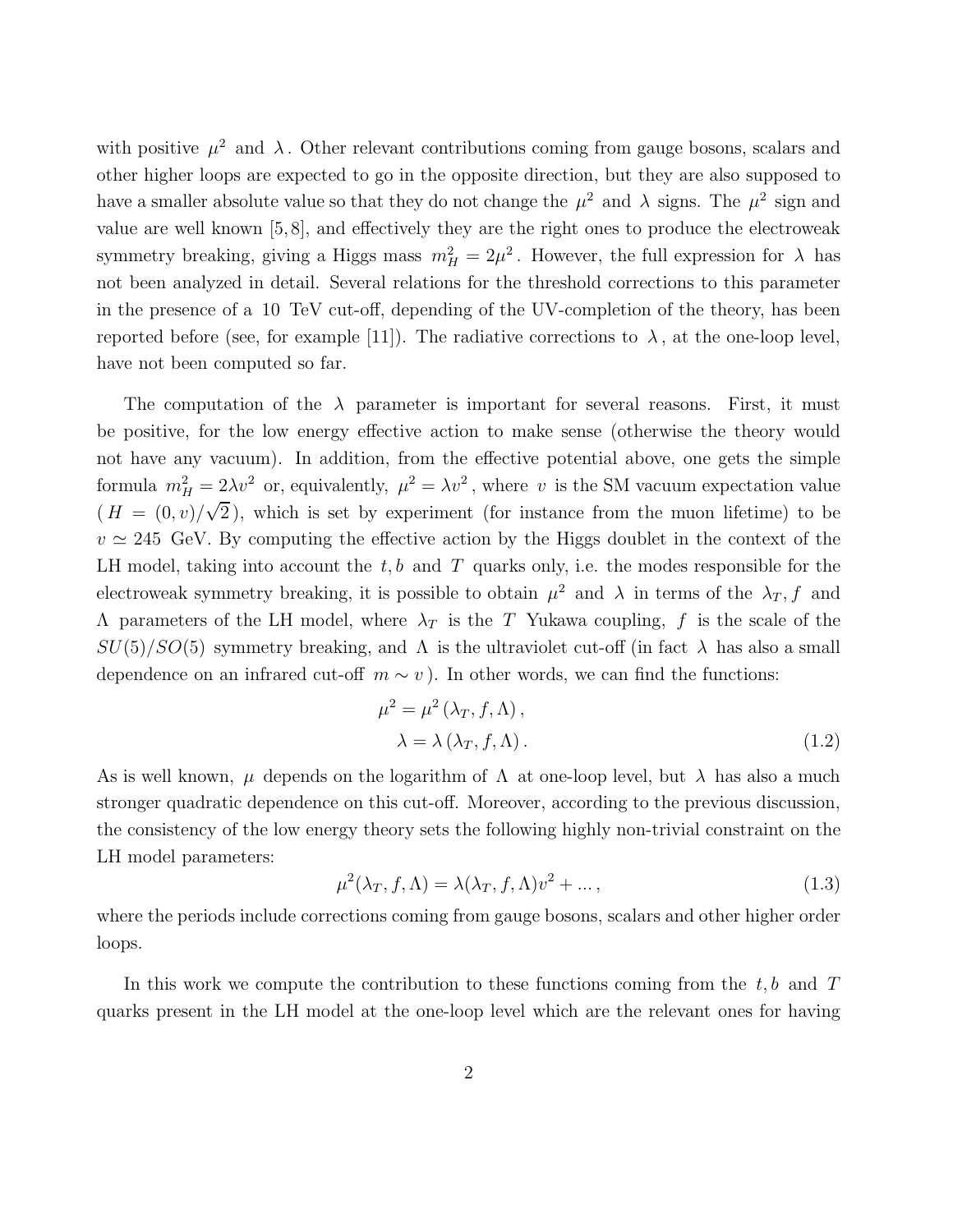symmetry breaking. Then we use the result to illustrate the kind of bounds and restrictions that must be set on the LH model fermion parameters in order to obtain the SM potential from the effective Higgs potential which should also include gauge, scalar and other higher loop contributions [18]. This analysis is crucial if one assumes that the new physics decouples from the low energy scale.

The outline of the paper is as follows: In Section 2 we review briefly the LH model and set the notation we are going to use. In Section 3 we compute the effective action for a constant SM Higgs doublet, i.e. the effective potential, by using standard techniques (see for example [12]), and we obtain the  $\mu = \mu(\lambda_T, f, \Lambda)$  and  $\lambda = \lambda(\lambda_T, f, \Lambda)$  functions. Section 4 is devoted to the study of the above-mentioned constraints that our computation sets on the LH model parameter space and, finally, in Section 5 we summarize our main results and present some conclusions and remarks.

#### 2 The model

The LH model is based on the assumption that there is a physical system with a global  $G = SU(5)$  symmetry, which is spontaneously broken to a  $H = SO(5)$  symmetry at a high scale  $\Lambda$  through a vacuum expectation value of order f. Thus the spectrum of the theory will contain in principle 14 Goldstone bosons including the SM complex doublet  $H = (H^0, H^+)$ . In addition, the  $SU(5)$  subgroup  $(SU(2) \times U(1))_1 \times (SU(2) \times U(1))_2$  is gauged, its diagonal subgroup  $(SU(2) \times U(1))_{1+2}$  being the SM electroweak group  $SU(2)_L \times U(1)_Y$ . This group remains unbroken after the  $SU(5)$  breaking to  $SO(5)$  and consequently the electroweak gauge bosons  $W^a_\mu$  and  $B_\mu$  are massless at this level. However, the  $(SU(2) \times U(1))_{1-2}$  group becomes spontaneously broken and the corresponding gauge bosons  $W^{'a}_{\mu}$  and  $B'_{\mu}$  get masses of order f through the Higgs mechanism. Each of these two gauge groups must commute with a different subgroup  $SU(3)$  that acts non-linearly on the Higgs, i.e. when both weak gauge interactions are included, the Higgs is a pseudo-Goldstone boson whose mass is protected by the underlying symmetry but, conversely, if just one of these interactions is considered, the  $SU(3)$  symmetry is recovered [5].

With the global  $SU(5)$  symmetry breaking into its subgroup  $SO(5)$ , we have 14 Goldstone bosons, which transform under the electroweak group as a real singlet, a real triplet, a complex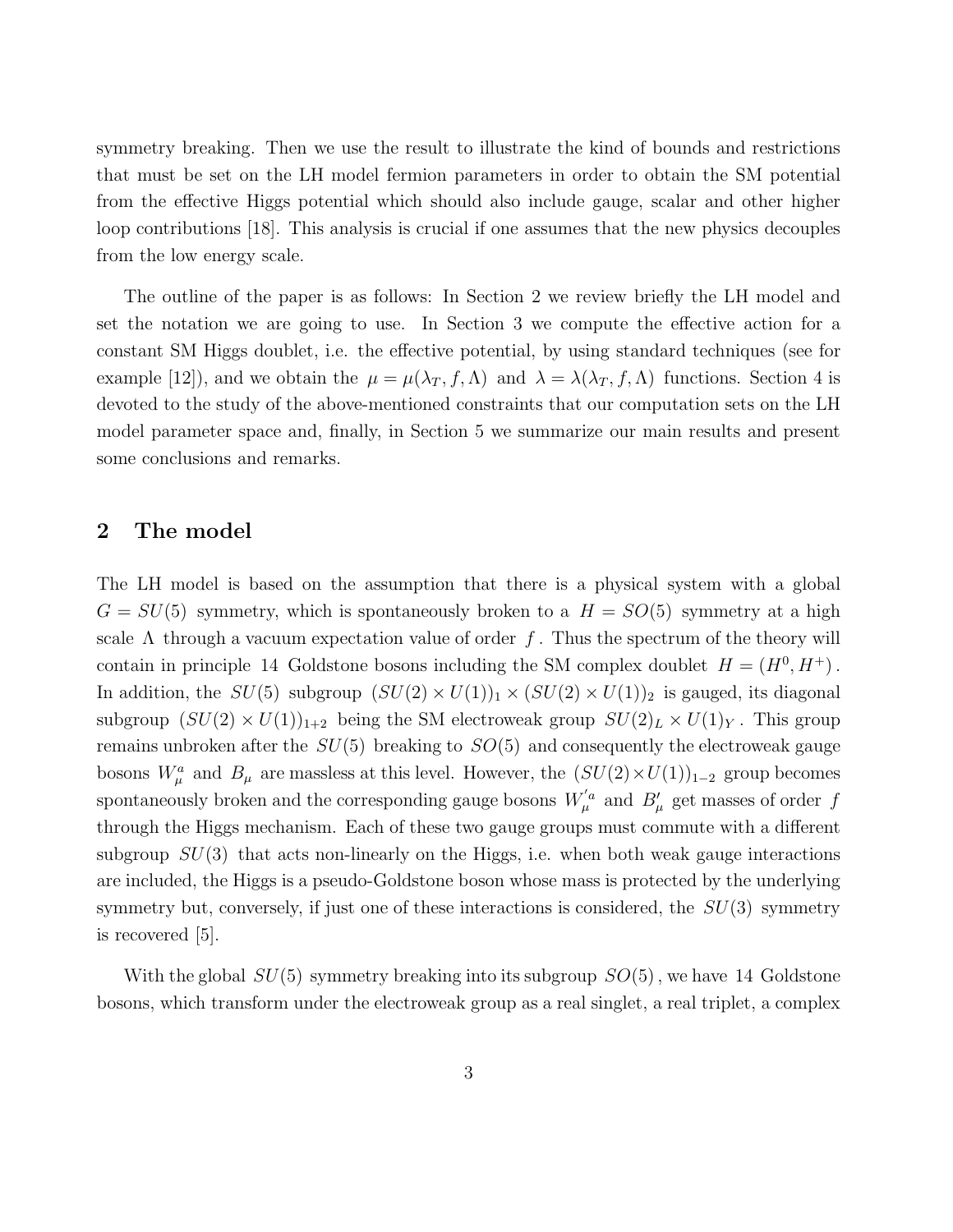doublet and a complex triplet. The real singlet and the real triplet become the longitudinal part of the  $B'_{\mu}$  and  $W'^{a}_{\mu}$  bosons through the Higgs mechanism, and the last two Goldstone boson multiplets can be interpreted as the SM Higgs doublet and an additional complex triplet, i.e. we still have 10 massless Goldstone bosons. These particles will get radiative masses after the introduction of appropriate gauge and Yukawa couplings to the third-generation  $b$  and  $t$ quarks and an additional vector-like quark  $T$ , the Yukawa contributions being responsible to give the expected sign to the Higgs doublet mass. Then, the magic of the model produces a Higgs mass, which is quadratically divergence-free at the one-loop level. In this way we obtain a light Higgs in a natural way, thanks to the pseudo-Goldstone boson nature of this field. The complex triplet is not protected in the same way and quark radiative corrections make it typically much more massive, thus evading the experimental constraints.

According to the previous discussion, the low energy dynamics of the LH model can be described by a  $(SU(2) \times U(1))_1 \times (SU(2) \times U(1))_2$  gauged non-linear sigma model based on the coset  $K = G/H = SU(5)/SO(5)$  (see for instance [12]). The Goldstone boson fields can be arranged in a  $5 \times 5$  matrix  $\Sigma$  given by:

$$
\Sigma = e^{2i\Pi/f} \Sigma_0,\tag{2.1}
$$

where:

$$
\Sigma_0 = \left(\begin{array}{ccc} 0 & 0 & 1 \\ 0 & 1 & 0 \\ 1 & 0 & 0 \end{array}\right) \tag{2.2}
$$

has the proper  $SU(5)$  symmetry breaking structure, 1 being the  $2 \times 2$  unit matrix, and

$$
\Pi = \begin{pmatrix} \xi & \frac{-i}{\sqrt{2}} H^{\dagger} & \phi^{\dagger} \\ \frac{i}{\sqrt{2}} H & 0 & \frac{-i}{\sqrt{2}} H^* \\ \phi & \frac{i}{\sqrt{2}} H^T & \xi^T \end{pmatrix} + \frac{1}{\sqrt{20}} \eta \operatorname{diag} (1, 1, -4, 1, 1) \tag{2.3}
$$

is the Goldstone bosons matrix, with  $H = (H^0, H^+)$  the SM Higgs doublet,  $\eta$  being the real scalar, and  $\xi$  and  $\phi$  encoding the real triplet and the complex triplet respectively:

$$
\xi = \begin{pmatrix} \frac{1}{2}\xi^0 & \frac{1}{\sqrt{2}}\xi^+ \\ \frac{1}{\sqrt{2}}\xi^- & -\frac{1}{2}\xi^0 \end{pmatrix} \quad \text{and} \quad \phi = \begin{pmatrix} \phi^0 & \frac{1}{\sqrt{2}}\phi^+ \\ \frac{1}{\sqrt{2}}\phi^+ & \frac{1}{\sqrt{2}}\phi^{++} \end{pmatrix} . \quad (2.4)
$$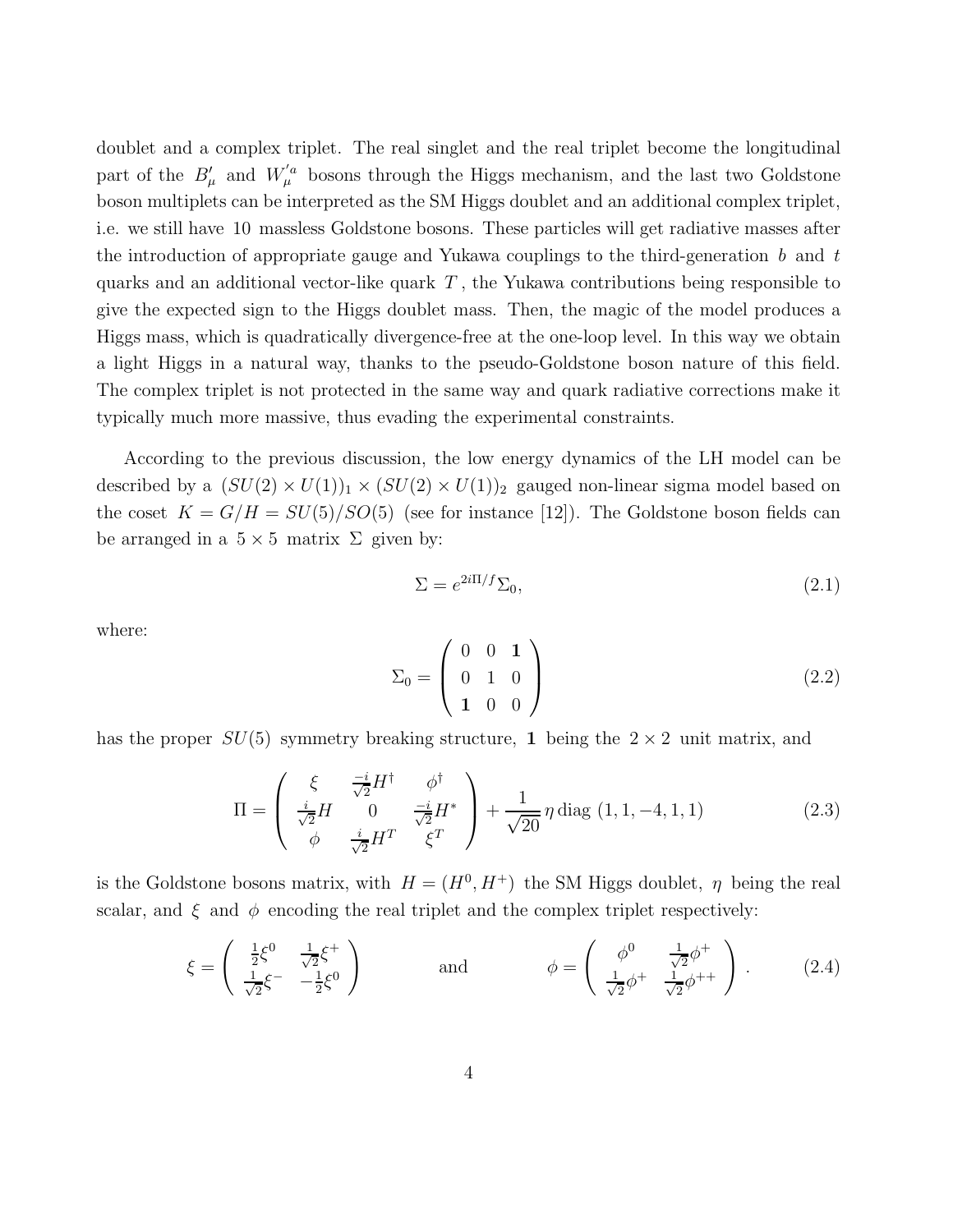The Lagrangian of the gauged non-linear sigma model is given by:

$$
\mathcal{L}_0 = \frac{f^2}{8} \text{tr} D_\mu \Sigma (D^\mu \Sigma)^\dagger \,, \tag{2.5}
$$

where the covariant derivative is defined as [5]:

$$
D_{\mu}\Sigma = \partial_{\mu}\Sigma - i\sum_{j=1}^{2} g_j W_j^a (Q_j^a \Sigma + \Sigma Q_j^{aT}) - i\sum_{j=1}^{2} g_j' B_j (Y_j \Sigma + \Sigma Y_j^T), \qquad (2.6)
$$

where  $g_j$  and  $g'_j$  are the gauge couplings,  $Q_{1ij}^a = \sigma_{ij}^a/2$  for  $i, j = 1, 2$ ,  $Q_{2ij}^a = \sigma_{ij}^{a*}/2$  for  $i, j = 1$ 4, 5, and zero otherwise,  $Y_1 = \text{diag}(-3, -3, 2, 2, 2)/10$  and  $Y_2 = \text{diag}(-2, -2, -2, 3, 3)/10$ . By diagonalizing the gauge boson mass matrix contained in this Lagrangian one gets the massless W and B SM bosons and the massive  $W'$  and  $B'$  gauge bosons mentioned above as:

$$
W^{a} = c_{\psi} W_{1}^{a} + s_{\psi} W_{2}^{a}
$$
  
\n
$$
W^{'a} = s_{\psi} W_{1}^{a} - c_{\psi} W_{2}^{a},
$$
\n(2.7)

where

$$
s_{\psi} = \sin \psi = \frac{g_1}{\sqrt{g_1^2 + g_2^2}}
$$
  
\n
$$
c_{\psi} = \cos \psi = \frac{g_2}{\sqrt{g_1^2 + g_2^2}}
$$
\n(2.8)

with  $M_W = 0$  and  $M_{W'} = f \sqrt{g_1^2 + g_2^2}/2$ . In a similar way we have

$$
B = c'_{\psi} B_1 + s'_{\psi} B_2
$$
  
\n
$$
B' = s'_{\psi} B_1 - c'_{\psi} B_2,
$$
\n(2.9)

where

$$
s'_{\psi} = \sin \psi' = \frac{g'_1}{\sqrt{g'_1{}^2 + g'_2} \qquad (2.10)
$$
  

$$
c'_{\psi} = \cos \psi' = \frac{g'_2}{\sqrt{g'_1{}^2 + g'_2} \qquad (2.10)
$$

where  $M_B = 0$  and  $M_{B'} = f \sqrt{g_1^{'2} + g_2^{'2}} / \sqrt{20}$ .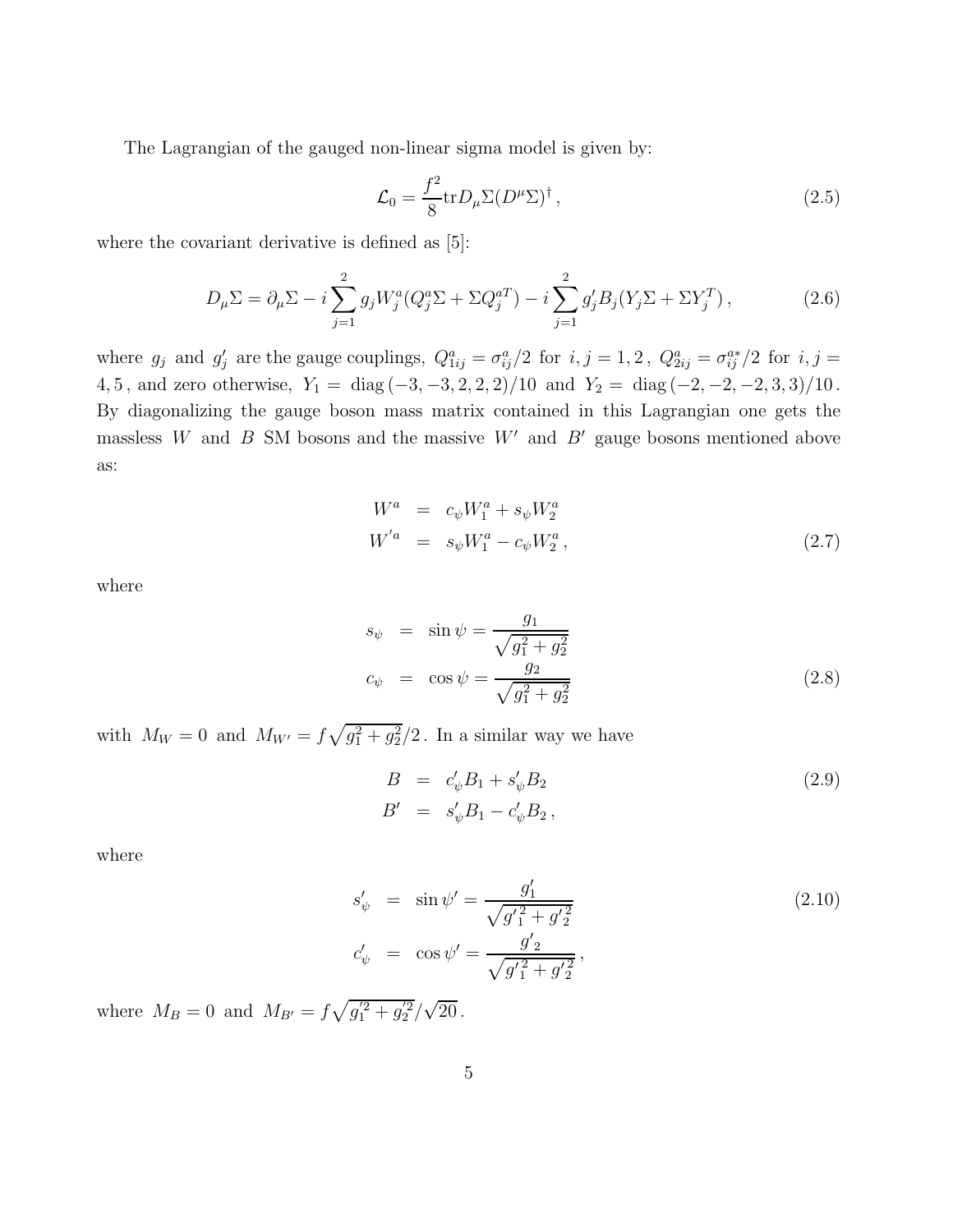A modified version of the LH models, such that the gauge subgroup of  $SU(5)$  is  $SU(2) \times$  $SU(2) \times U(1)_Y$  rather than  $[SU(2) \times U(1)_Y]^2$ , has also been introduced [8]. In this case, the covariant derivative is defined as:

$$
D_{\mu}\Sigma = \partial_{\mu}\Sigma - i\sum_{j=1}^{2} g_j W_j^a (Q_j^a \Sigma + \Sigma Q_j^{aT}) - ig' B(Y\Sigma + \Sigma Y^T), \qquad (2.11)
$$

where the generators  $Q_j^a$  are the same as in the previous case, and  $Y = \frac{1}{2}$  $\frac{1}{2}$  diag  $(-1, -1, 0, 1, 1)$ . The field content of the matrix  $\Pi$  in  $\Sigma$  is the same as in the LH model but there is no  $B'$ now. This model will be considered in Section 4 when some phenomenological consequences of considering the gauge sector are discussed.

Then, at the tree level, the  $SU(2)_L \times U(1)_Y$  SM gauge group remains unbroken. The spontaneous symmetry breaking of this group is produced in this model radiatively mainly by the quark loops from the third generation, which will be initially denoted by  $u$  and  $t$  and the additional vector-like quark denoted by U. The interactions between these fermions and the Goldstone bosons are given by the Yukawa Lagrangian:

$$
L_{\text{Yuk}} = -\frac{\lambda_1}{2} f \, \overline{u}_R \, \epsilon_{mn} \, \epsilon_{ijk} \, \Sigma_{im} \, \Sigma_{jn} \, \chi_{Lk} - \lambda_2 \, f \, \overline{U}_R \, U_L + \text{h.c.}, \tag{2.12}
$$

where  $m, n = 4, 5, i, j = 1, 2, 3,$  and

$$
\overline{u}_R = c\overline{t}_R + s\overline{T}_R, \n\overline{U}_R = -s\overline{t}_R + c\overline{T}_R,
$$
\n(2.13)

with:

$$
c = \cos \theta = \frac{\lambda_2}{\sqrt{\lambda_1^2 + \lambda_2^2}},
$$
  

$$
s = \sin \theta = \frac{\lambda_1}{\sqrt{\lambda_1^2 + \lambda_2^2}},
$$
 (2.14)

and

$$
\chi_L = \begin{pmatrix} u \\ b \\ U \end{pmatrix}_L = \begin{pmatrix} t \\ b \\ T \end{pmatrix}_L.
$$
\n(2.15)

Here  $t, b, T$  are the mass eigenvectors coming from the mass matrix included in the Yukawa Lagrangian with eigenvalues:  $m_t = m_b = 0$  and  $m_T = f\sqrt{\lambda_1^2 + \lambda_2^2}$ . Thus the quark t is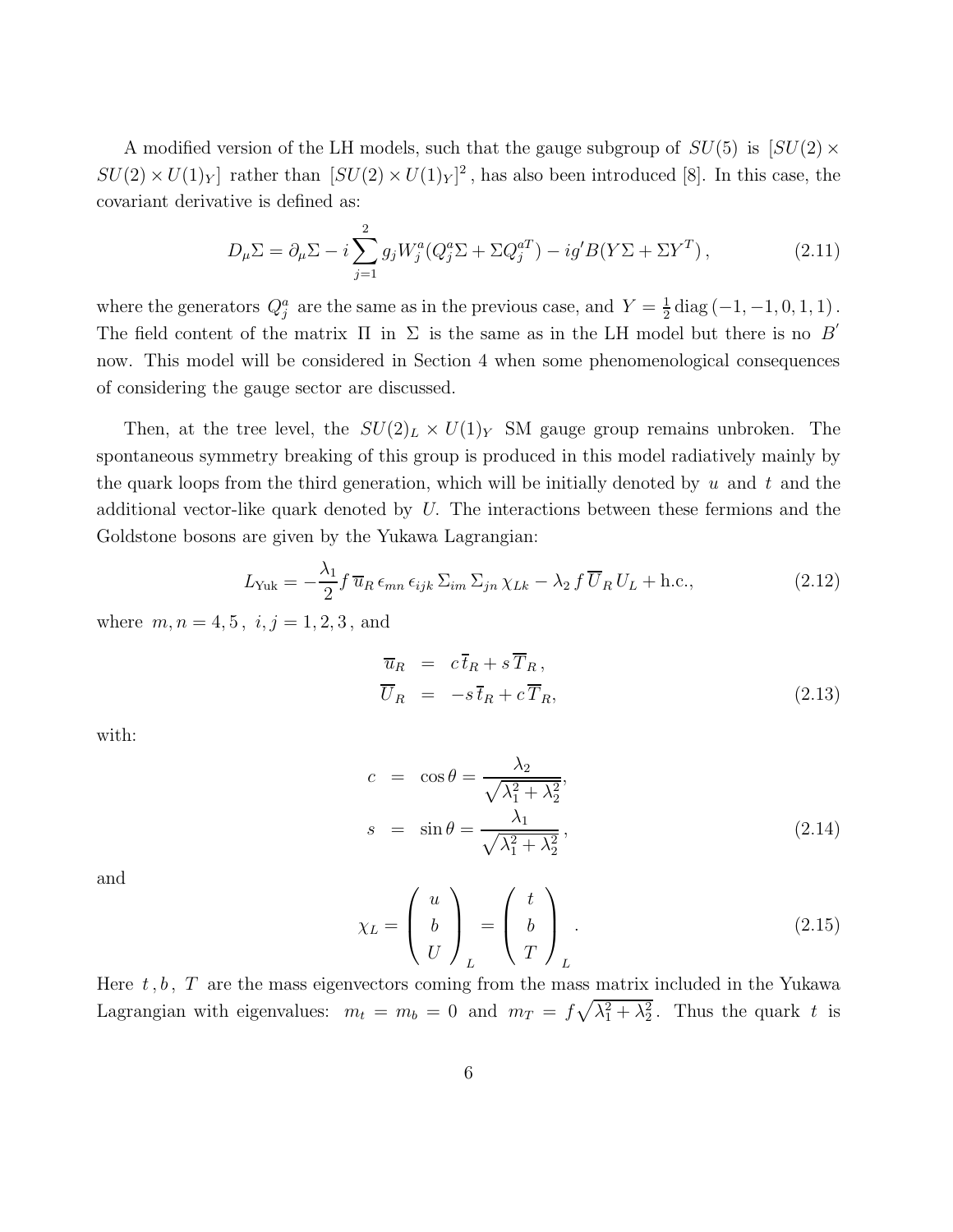massless and it acquires mass only when the electroweak symmetry is broken, contrary to the quark  $T$ , which is massive already at this level.

Then, the Yukawa Lagrangian can be written as:

$$
L_{\text{Yuk}} = \overline{\chi}_R \hat{I}_{3x3} \chi_L + \text{h.c.} \,, \tag{2.16}
$$

 $\hat{I}_{3x3}$  being the interaction matrix defined below, and

$$
\chi_R = \left(\begin{array}{c} t \\ b \\ T \end{array}\right)_R.
$$

Since we are interested in the computation of the fermion contribution to the SM Higgs effective potential, we set  $\xi = \phi = \eta = 0$  and thus, the interaction matrix  $\hat{I}$  is given by:

$$
\hat{I} = \begin{pmatrix}\n-\sqrt{2}\lambda_1 c H^0 \Theta & -\sqrt{2}\lambda_1 c H^+ \Theta & \lambda_1 c \frac{H H^\dagger}{f} \Theta' \\
0 & 0 & 0 \\
-\sqrt{2}\lambda_1 s H^0 \Theta & -\sqrt{2}\lambda_1 s H^+ \Theta & \lambda_1 s \frac{H H^\dagger}{f} \Theta'\n\end{pmatrix},
$$
\n(2.17)

where  $\Theta$  and  $\Theta'$  are functions on  $HH^{\dagger}/f^2$  whose expansion starts as:

$$
\Theta\left(\frac{HH^{\dagger}}{f^2}\right) = 1 - \frac{2HH^{\dagger}}{3f^2} + \dots
$$
\n
$$
\Theta'\left(\frac{HH^{\dagger}}{f^2}\right) = 1 - \frac{HH^{\dagger}}{3f^2} + \dots
$$
\n(2.18)

Therefore the complete Lagrangian for the quarks is:

$$
L_{\chi} = L_0 + L_{\text{Yuk}} = \overline{\chi}_R (i\partial \!\!\!/ - M + \hat{I}) \chi_L + \text{h.c.} \tag{2.19}
$$

with  $M = \text{diag}(0, 0, m_T)$ .

In the LH model the electroweak symmetry breaking is produced mainly by the three quarks included in the above Lagrangian, whilst the gauge bosons and the complex triplet tend to restore the symmetry. In the following we will consider only the effect of the quarks on the Higgs effective potential by turning off  $g_1$  and  $g_2$ .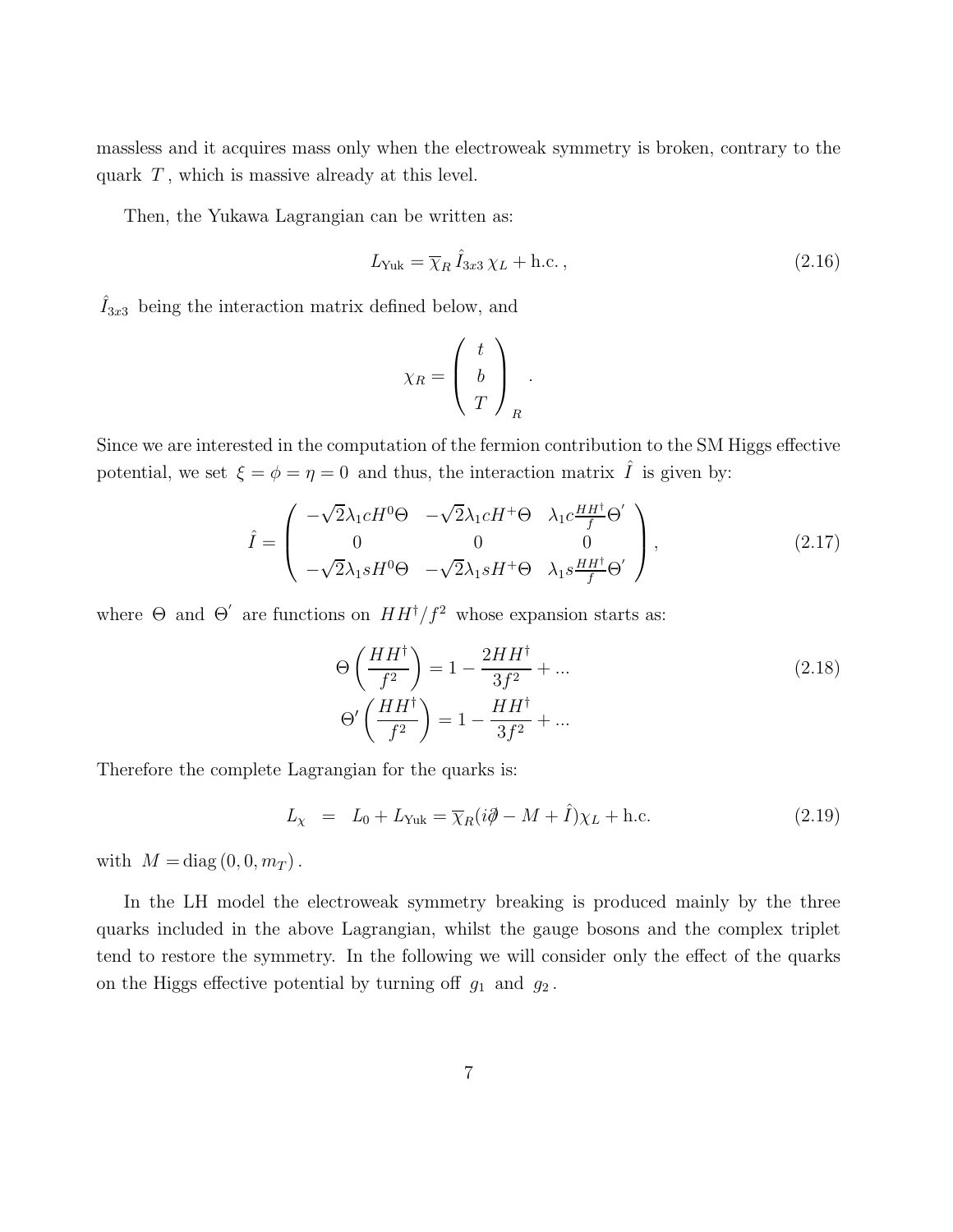## 3 The Higgs effective action and potential

In order to compute the leading fermion contribution to the Higgs effective potential we will start from the Higgs effective action obtained from the  $t, b$  and T quarks at the one-loop level, which is an exact computation in this case since the action is quadratic on these fields. Thus this effective action is given by:

$$
e^{iS_{\text{eff}}[H]} = \int [d\chi][d\overline{\chi}] e^{iS[H,\chi,\overline{\chi}]}, \qquad (3.1)
$$

with

$$
S[H, \chi, \overline{\chi}] = \int d^4x \, (\partial_\mu H \partial^\mu H^\dagger + L_\chi). \tag{3.2}
$$

By using standard techniques (see for instance [12]) we obtain the following result for the effective action,

$$
S_{\text{eff}}[H] = \int d^4x \partial_\mu H \partial^\mu H^\dagger + \Delta S,\tag{3.3}
$$

with

$$
\Delta S = -i \text{Tr} \log(i\partial \!\!\!/ - M + \hat{I}) = -i \text{Tr}(1 + G\hat{I}), \qquad (3.4)
$$

where we have neglected a constant, irrelevant for the computation of the effective action. The operator  $G = (i\partial \hspace{-1.2mm} \partial - M)^{-1}$  is just the propagator for the free quarks, which is given by

$$
G^{ab}(x,y) \equiv \int d\widetilde{k} \, e^{-ip(x-y)} (\not\! p - M)^{-1}_{ab}.
$$
\n(3.5)

Here  $d\vec{k} \equiv d^4k/(2\pi)^4$ . By expanding the logarithm, the effective action can be written as

$$
\Delta S = -i \text{Tr} \Sigma_{k=1}^{\infty} \frac{(-1)^{k+1}}{k} (G \hat{I})^k = \Sigma_{k=1}^{\infty} \Delta S^{(k)}.
$$
\n(3.6)

Now in order to obtain the effective potential we have only to consider constant Higgs fields, i.e. we set  $\partial_{\mu}H=0$ . Thus we have:

$$
\Delta S|_{H=\text{const.}} = -\int d^4x \, V_{\text{eff}}(H) \,. \tag{3.7}
$$

In the following we will take  $H$  as a constant. The effective potential can be computed as a power series of  $HH^{\dagger}/f^2$ , with arbitrary higher powers of this parameter. However, in order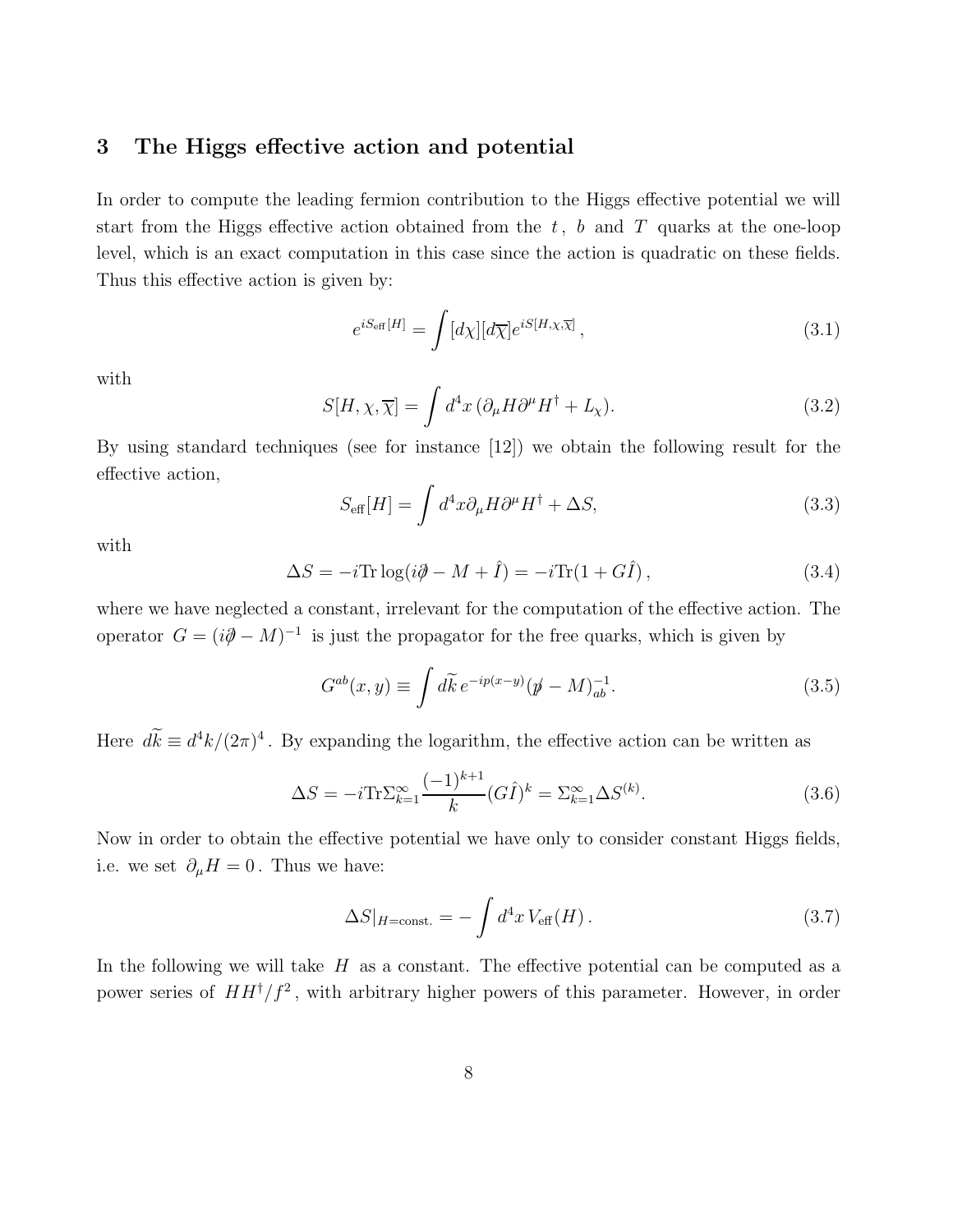

<span id="page-9-0"></span>Figure 1: One-loop diagrams.  $H = (H^0, H^+)$  and  $\chi \equiv t, b, T$ , with all possible combinations of these particles in the loop diagrams.

to produce the electroweak symmetry breaking, it is sufficient to compute just the first two terms of this expansion. Thus the effective potential can be written as given in [\(1.1\)](#page-1-0).

It is then not difficult to see that the computation of the  $\mu^2$  and  $\lambda$  parameters requires  $\Delta S$  to be considered up to the fourth term. The generic one-loop diagrams that must be computed are shown in Fig. [1.](#page-9-0) By using well known methods it is straightforward to obtain the different contributions after some work. The first one  $(k = 1)$  corresponds to the first two diagrams in Fig. [1](#page-9-0) and it is given by:

$$
\Delta S^{(1)}[H] = -i \text{Tr}(G\hat{I}) = -\frac{4}{3}\lambda_1 m_T f s \int d^4x \left(\frac{HH^\dagger}{f^2} - \frac{(HH^\dagger)^2}{f^4}\right) I_0(m_T^2) ,\qquad (3.8)
$$

where the divergent integral  $I_0(m_T^2)$  is:

$$
I_0(m_T^2) = \int d\tilde{p} \frac{i}{p^2 - m_T^2} \,. \tag{3.9}
$$

In order to make sense of this integral we will use an ultraviolet cut-off  $\Lambda$ , where our effective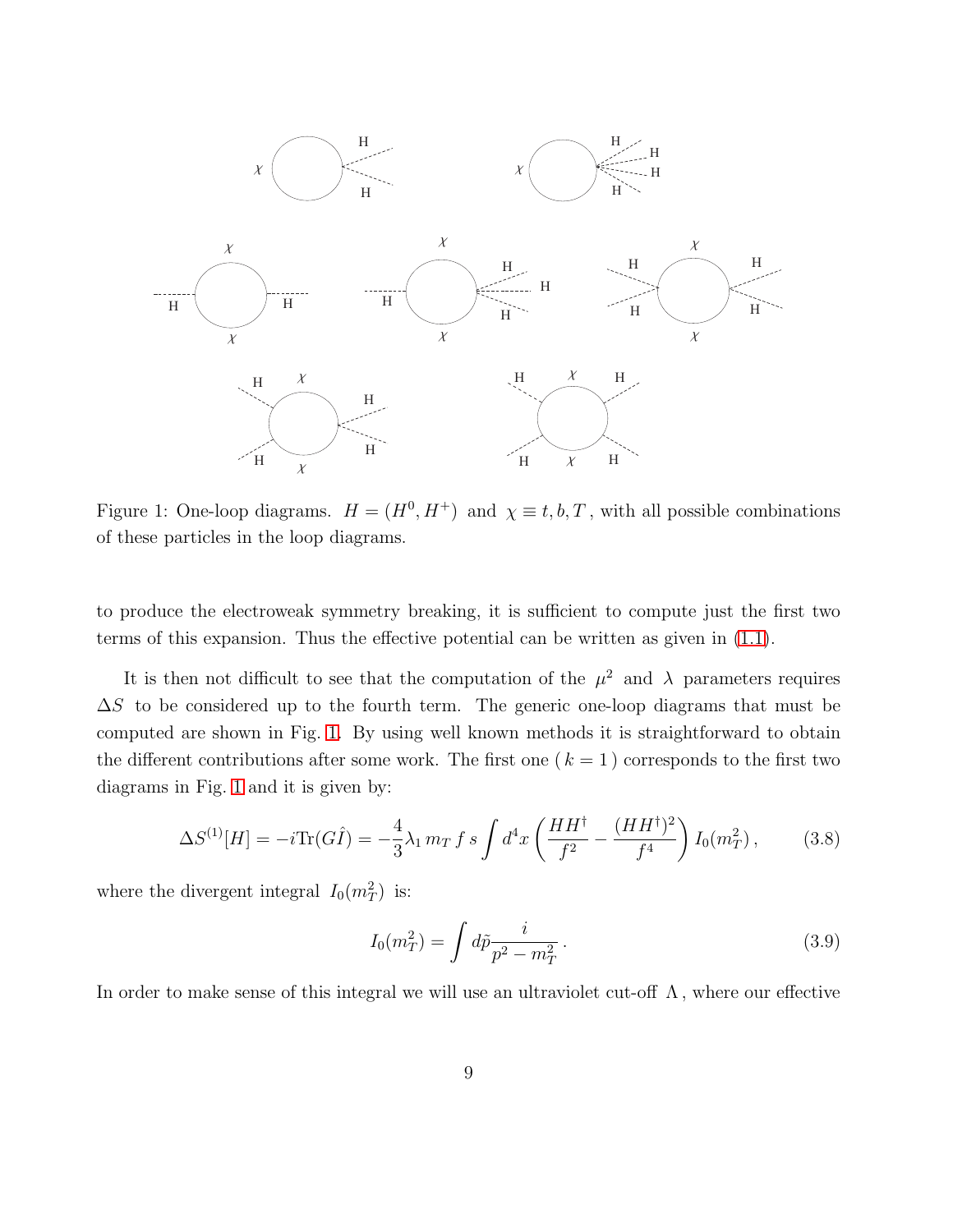description of the low energy dynamics breaks down. The result is:

$$
I_0(m_T^2) = \frac{1}{(4\pi)^2} \left[ \Lambda^2 - m_T^2 \log \left( \frac{\Lambda^2}{m_T^2} + 1 \right) \right].
$$
 (3.10)

For  $k = 2$  (see the three generic diagrams on the second line of Fig. [1\)](#page-9-0), one gets:

$$
\Delta S^{(2)}[H] = \frac{i}{2} \text{Tr}(G\hat{I})^2 = 4\lambda_1^2 \int d^4x HH^{\dagger} (c^2 I_0(0) + s^2 I_0(m_T^2))
$$
  
+ 
$$
2\lambda_1^2 \int d^4x \frac{(HH^{\dagger})^2}{f^4} (I_0(0) + 2m_T^2 s^2 I_1(m_T^2))
$$
  
- 
$$
\frac{16}{3} \lambda_1^2 \int d^4x \frac{(HH^{\dagger})^2}{f^4} (c^2 I_0(0) + s^2 I_0(m_T^2)), \qquad (3.11)
$$

where the new divergent integral  $I_1(m_T^2)$  properly regularized is given by:

$$
I_1(m_T^2) = \int d\tilde{p} \frac{i}{(p^2 - m_T^2)^2} = -\frac{1}{(4\pi)^2} \left[ \log \left( \frac{\Lambda^2}{m_T^2} + 1 \right) - \frac{1}{1 + \frac{m_T^2}{\Lambda^2}} \right].
$$
 (3.12)

The  $k = 3$  contribution (see the first diagram in the bottom line of Fig. [1\)](#page-9-0) is:

$$
\Delta S^{(3)}[H] = -\frac{i}{3} \text{Tr}(G\hat{I})^3 = -8m_T \lambda_1^3 s \int d^4x \frac{(HH^\dagger)^2}{f} (c^2 I_2(m_T^2) + s^2 I_1(m_T^2)),\tag{3.13}
$$

where the divergent integral  $I_2(m_T^2)$  can be written as:

$$
I_2(m_T^2) = \int d\tilde{p} \frac{i}{p^2(p^2 - m_T^2)} = -\frac{1}{(4\pi)^2} \log\left(\frac{\Lambda^2}{m_T^2} + 1\right).
$$
 (3.14)

Finally, for  $k = 4$ , we get

$$
\Delta S^{(4)}[H] = \frac{i}{4} \text{Tr}(G\hat{I})^4 = 4\lambda_1^4 \int d^4x (HH^\dagger)^2 (s^4 I_1(m_T^2) + 2s^2 c^2 I_2(m_T^2) + c^4 I_2(0)). \tag{3.15}
$$

Here we need to compute  $I_2(0)$ . This integral is not only ultraviolet-divergent but also infrareddivergent. Thus we need to introduce a new infrared cut-off m (obviously the natural value for this cut-off is of the order of  $v$ , i.e. the scale of the electroweak symmetry breaking). Then we find:

$$
I_2(0) = \int d\tilde{p} \frac{i}{p^4} = -\frac{1}{(4\pi)^2} \log\left(\frac{\Lambda^2}{m^2}\right) \,. \tag{3.16}
$$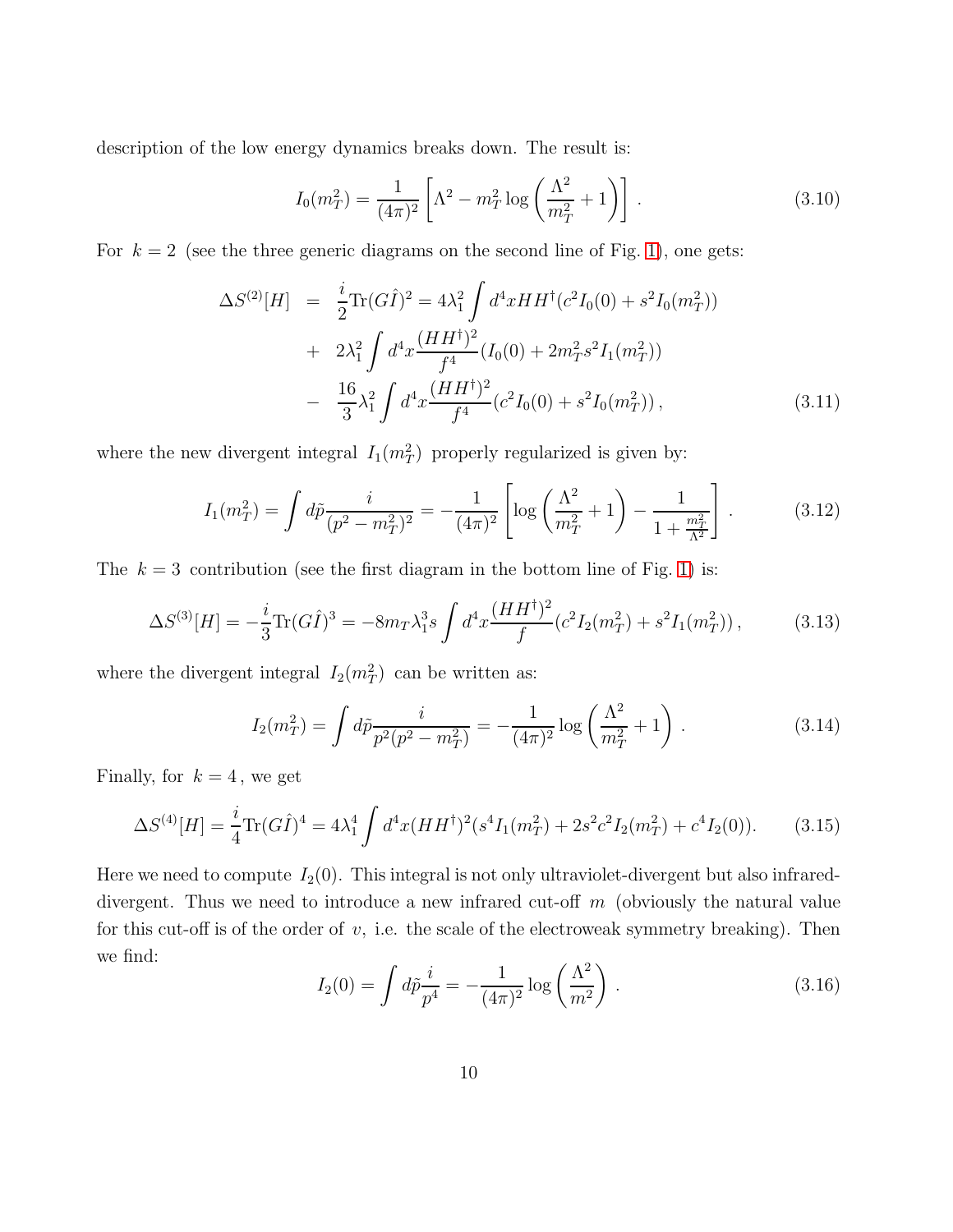Therefore, by using the previous results, it is possible to write the Higgs effective potential parameters as  $1$ :

<span id="page-11-2"></span>
$$
\mu^2 = N_c \frac{m_T^2 \lambda_t^2}{4\pi^2} \log \left( 1 + \frac{\Lambda^2}{m_T^2} \right),
$$
\n(3.17)

and

<span id="page-11-3"></span>
$$
\lambda = \frac{N_c}{(4\pi)^2} \left[ 2(\lambda_t^2 + \lambda_T^2) \frac{\Lambda^2}{f^2} - \log\left(1 + \frac{\Lambda^2}{m_T^2}\right) \left( -\frac{2m_T^2}{f^2} \left(\frac{5}{3}\lambda_t^2 + \lambda_T^2\right) + 4\lambda_t^4 + 4(\lambda_T^2 + \lambda_t^2)^2 \right) - 4\lambda_T^2 \frac{1}{1 + \frac{m_T^2}{\Lambda^2}} \left(\frac{m_T^2}{f^2} - 2\lambda_t^2 - \lambda_T^2\right) - 4\lambda_t^4 \log\left(\frac{\Lambda^2}{m^2}\right) \right],
$$
\n(3.18)

where  $N_c$  is the number of colors and  $\lambda_t$  and  $\lambda_T$  are, respectively, the SM top Yukawa coupling and the heavy top Yukawa coupling, given by  $2$ .

$$
\lambda_t = \frac{\lambda_1 \lambda_2}{\sqrt{\lambda_1^2 + \lambda_2^2}}
$$
\n
$$
\lambda_T = \frac{\lambda_1^2}{\sqrt{\lambda_1^2 + \lambda_2^2}}.
$$
\n(3.19)

There are several comments about this result which it is worthwhile stressing. First, the effective potential depends on H through the combination  $|H|^2 = HH^{\dagger}$ , thus reflecting the fact that the radiative corrections considered preserve the SM  $SU(2)_L \times U(1)_Y$  symmetry. However,  $\mu^2 > 0$  and  $\lambda > 0$ , which are the right signs for these corrections to spontaneously break this symmetry down to  $U(1)_{em}$ . Thus the minima of the effective potential occur whenever  $|H|^2 = v^2/2 \equiv \mu^2/(2\lambda)$ . By choosing the new vacuum as the state  $H = (0, v)/\sqrt{2}$ , we recover the above-mentioned SM symmetry breaking. In particular we find that the physical Higgs boson mass is given by  $m_H^2 = 2\lambda v^2$ . Notice that for  $\lambda < 0$  the model would be inconsistent and for  $\mu^2 < 0$  there would be no spontaneous symmetry breaking.

In spite of having found apparently the same results as in the SM, there are however a number of nice properties in the LH model. First of all, as we have shown, the Higgs potential parameters can be computed in terms of other more fundamental parameters; therefore do not need to be introduced ad hoc in order to get the appropriate symmetry breaking, as happens

<sup>&</sup>lt;sup>1</sup>Our results agree with previous ones for  $\mu^2$  (see, for example, [2] and references therein).

<span id="page-11-1"></span><span id="page-11-0"></span><sup>&</sup>lt;sup>2</sup>Here we assume that  $m_t = \lambda_t v$ .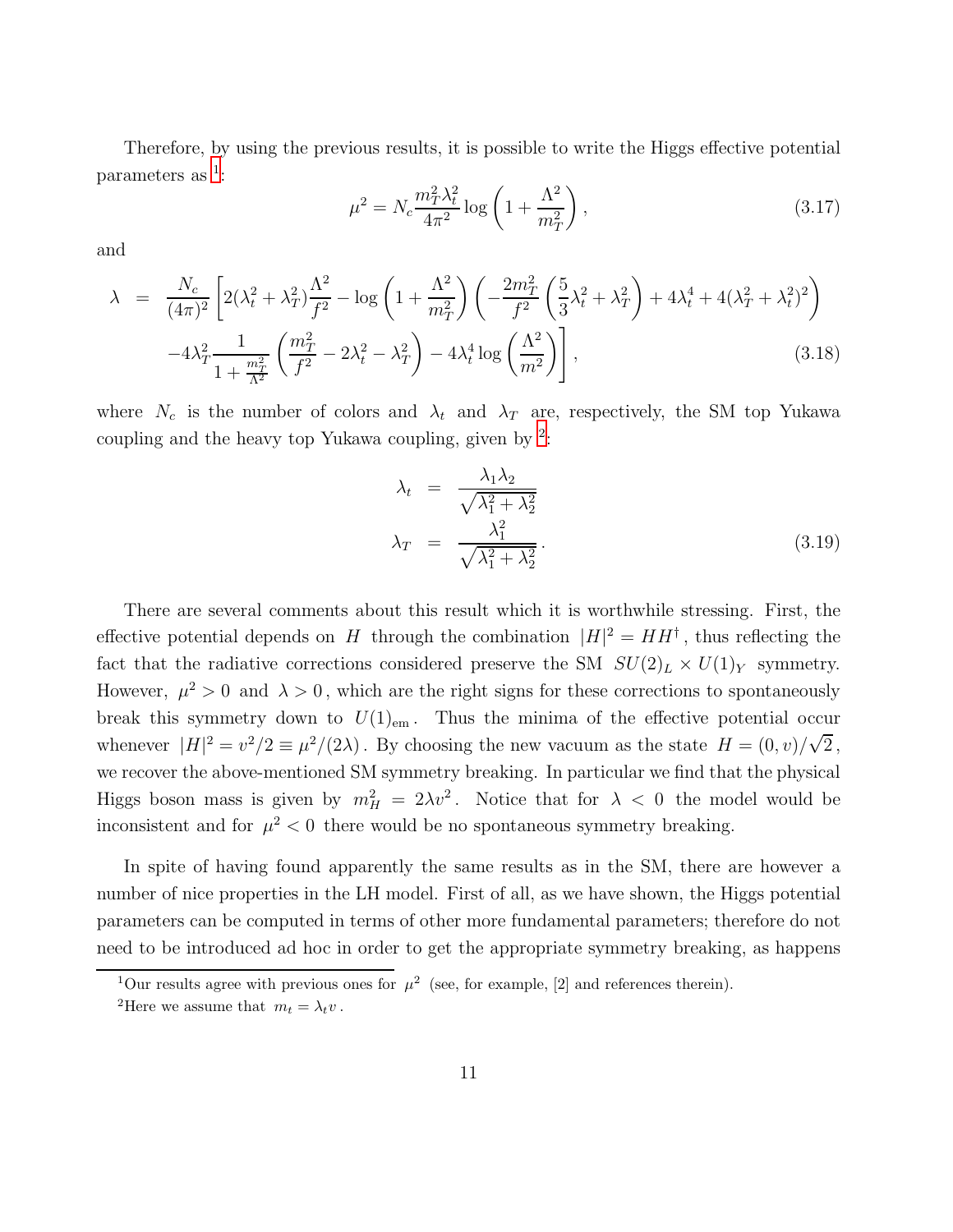in the SM. Moreover, the symmetry breaking appears as a result of the dynamics, through third generation quarks radiative corrections and not as a tree-level consequence of the SM Lagrangian. On the other hand, the Higgs mass can be written as  $m_H^2 = 2\mu^2$  and  $\mu^2$  is only a logarithmic-divergent quantity. Therefore, the Higgs mass is, not only light as the precision test of the SM seems to suggest, but also free from the undesired quadratic divergences that appear in the original formulation of the SM. Notice also that the quadratic divergences appearing in  $\lambda$  do not alter this result.

Once the spontaneous breaking of the SM symmetry is produced, the Yukawa Lagrangian given above gives rise to a new mass matrix for the t and T quarks (the b quark remains massless). This mass matrix can be diagonalized through a rotation of the left chiral states  $t_L$ and  $T_L$  given by the angle  $\theta_L$ , which, for  $v \ll f$ , can be written as:

$$
\sin \theta_L \simeq \left(\frac{\lambda_1^2}{\lambda_1^2 + \lambda_2^2}\right) \frac{v}{f} \tag{3.20}
$$

and, by other rotation of the right states  $t_R$  and  $T_R$ , given by the angle  $\theta_R$ 

$$
\sin \theta_R \simeq s \left[ 1 - c^2 \left( \frac{1}{2} - \left( \frac{\lambda_1^2}{\lambda_1^2 + \lambda_2^2} \right) \right) \frac{v^2}{f^2} \right].
$$
\n(3.21)

After these rotations have been done the new mass eigenvalues become:

$$
m_t = \lambda_t v \left[ 1 + \left( -\frac{1}{3} + \frac{1}{2} \frac{\lambda_1^2}{\lambda_1^2 + \lambda_2^2} \left( 1 - \frac{\lambda_1^2}{\lambda_1^2 + \lambda_2^2} \right) \right) \frac{v^2}{f^2} \right]
$$
(3.22)

and

<span id="page-12-0"></span>
$$
m_T = \frac{\lambda_t^2 + \lambda_T^2}{\lambda_T} f - \frac{1}{2} \frac{\lambda_1^2}{\sqrt{\lambda_1^2 + \lambda_2^2}} \left( 1 - \frac{\lambda_1^2}{\lambda_1^2 + \lambda_2^2} \right) \frac{v^2}{f}.
$$
 (3.23)

# 4 Constraints on the LH parameter space

Whatever model one considers as a candidate for physics beyond the SM, the consistency with present experimental data is a key prediction of that candidate model. It is well known that indirect constraints from precision electroweak measurements on new physics at the TeV scale are severe. There exist several studies of the corrections to electroweak precision observables in the Little Higgs models, exploring whether there are regions of the parameter space in which the model is consistent with data  $[1, 2, 7, 13-16]$ .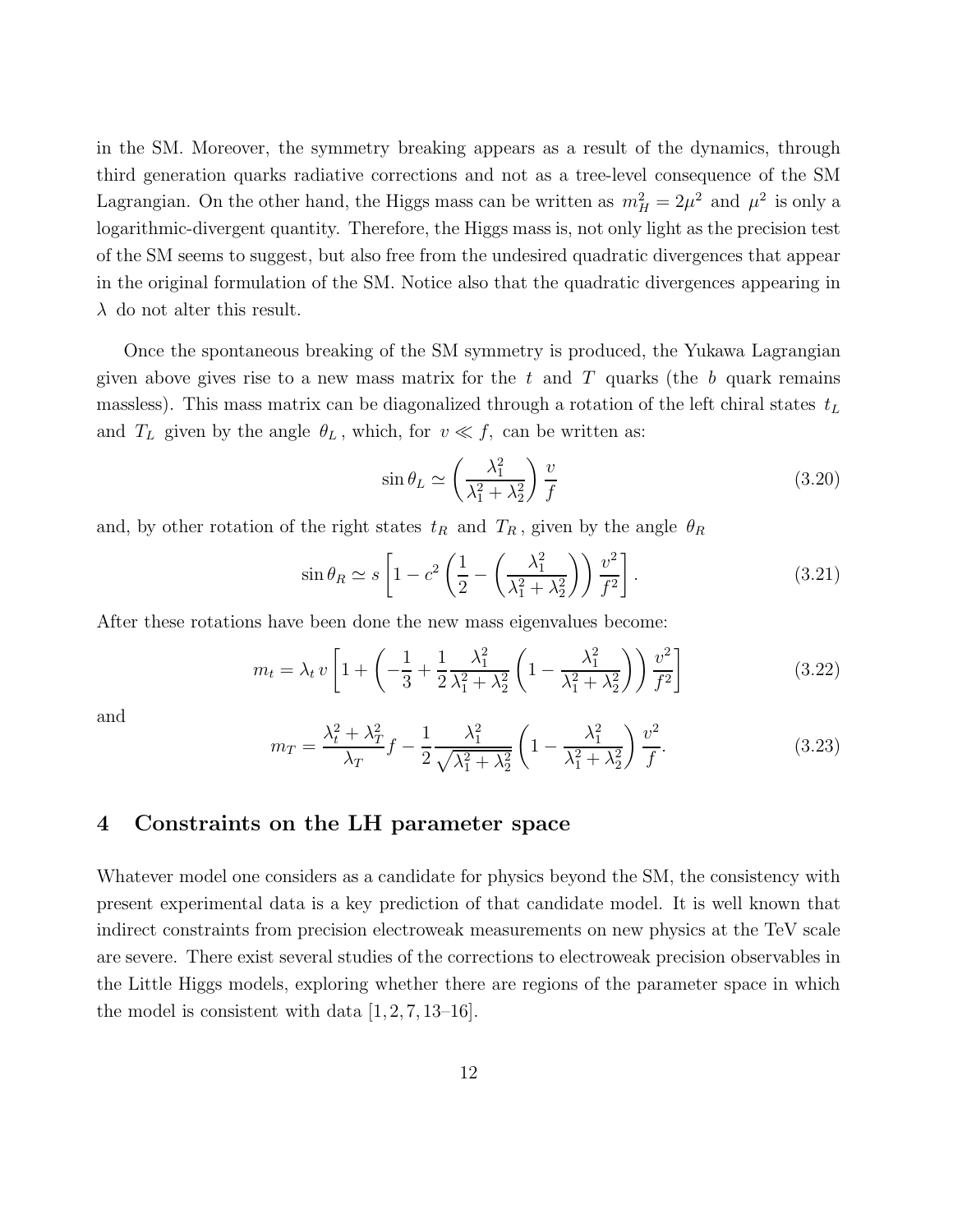

<span id="page-13-0"></span>Figure 2: (a)  $m_T$  as a function of  $\lambda_T$  and f, with  $0.5 < \lambda_T < 2.5$  and  $0.5 < f < 2$  and (b)  $m_T$  as a function of  $\lambda_T$  for  $f = 1$  TeV.

The effective Higgs potential parameters are related with the vacuum expectation value  $v$ through  $\mu^2 = \lambda v^2$ ; with  $v \approx 245$  GeV. By imposing this condition, we could extract crucial information on the allowed region of the parameter space in the LH model. To show this we will consider here the case of the heavy quark contribution to the Higgs potential. In spite of the fact that other contributions coming from gauge bosons, scalars and other higher loops are relevant, the fermionic sector provides a good illustration of the kind of constraints that it will be possible to set on the LH parameter space from the complete effective Higgs potential.

The contributions from the fermion sector of the model to  $\mu^2$  and  $\lambda$  are summarized in [\(3.17\)](#page-11-2) and [\(3.18\)](#page-11-3), respectively; the undetermined parameters of the model are the heavy top mass  $m<sub>T</sub>$ , the coupling constant  $\lambda<sub>T</sub>$ , the symmetry breaking scale f, and the scale  $\Lambda$ . However, there are several relations between them which are worth remarking on. Firstly, before the electroweak symmetry breaking by radiative corrections, we have:

$$
m_T = f \frac{\lambda_t^2 + \lambda_T^2}{\lambda_T},\tag{4.1}
$$

which could, in principle, be tested by the LHC experiments [2, 8]. This relation is crucial for the cancellation of quadratic divergences contributions to the Higgs boson mass. Besides, considering  $m<sub>T</sub>$  much larger than 2 TeV would imply a large amount of fine-tuning in the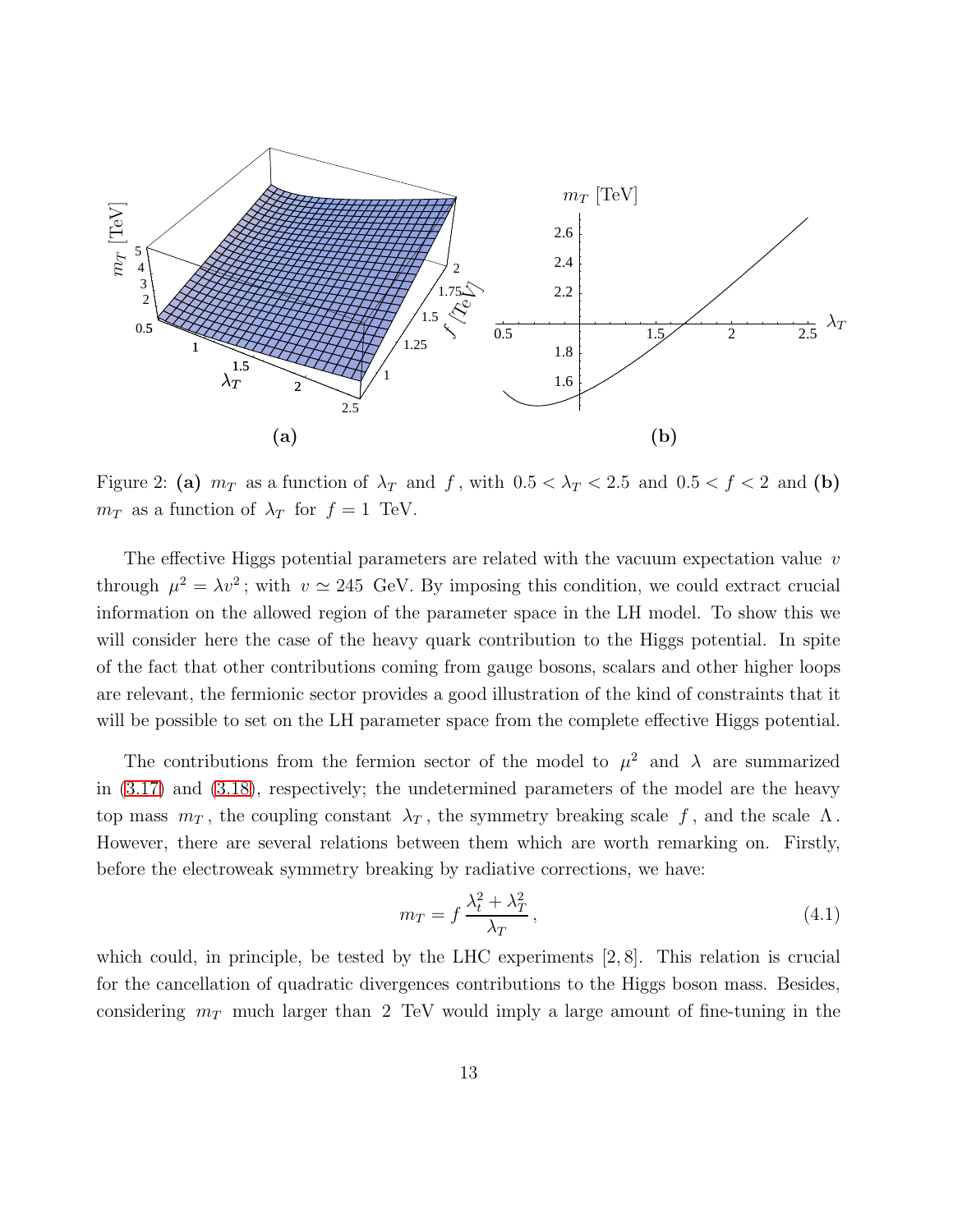Higgs potential, and thus the heavy top should be below about 2 TeV ( $m_T \lesssim 2.5$  TeV) [5,8]. Note that, since the top-quark mass is already known in the SM, absolute bounds are derived on the couplings,  $\lambda_1, \lambda_2 \geq m_t/v$  or  $\lambda_1 \lambda_2 \geq 2(m_t/v)^2$  [7]. As a consequence, we get the bound  $\lambda_T \gtrsim 0.5$ , which have been considered in our analysis. For the purpose of illustration, the dependence of  $m<sub>T</sub>$  with  $\lambda<sub>T</sub>$  and f is shown in Fig. [2a](#page-13-0) for  $0.5 < \lambda<sub>T</sub> < 2.5$  and 0.8 TeV  $\langle f \rangle$  TeV. The corrections decrease with  $\lambda_T$  having a minimum for a value of the coupling constant closed to 1, and then they increase. Clearly,  $m_T$  grows linearly with the parameter f,  $f \lesssim 1$  TeV being the favored values at this level, because of the condition  $m_T \lesssim 2$  TeV. For  $\lambda_T > 1.7$  we get values of the heavy top mass above 2 TeV, when  $f = 1$  TeV (Fig. [2b](#page-13-0)). We note that once the spontaneous symmetry breaking of the SM is produced, the heavy top mass is reduced by  $\mathcal{O}(v^2/f^2)$  terms (see eq. [\(3.23\)](#page-12-0)), but the reduction is only of about 0.01 TeV. Therefore, the previous discussion does not change in a significant way. Secondly, Λ is restricted by the suggested condition  $\Lambda \sim 4\pi f$  [6] and, as for the scale  $\Lambda$ , the electroweak precision tests seem to indicate an experimental lower bound  $\Lambda \gtrsim 10$  TeV [17].

With those possible values of the three parameters  $\lambda_T$ , f and  $\Lambda$ , we will focus on studying some generic information of the LH model derived from the condition  $\mu^2 = \lambda v^2$ . For the numerical analysis, and by taking into account the previous discussion, we varied the above three parameters in the following ranges,  $0.5 < \lambda_T < 2$ ,  $10 \text{ TeV} < \Lambda < 12 \text{ TeV}$  and, accordingly, 0.8 TeV  $\langle f \rangle$  f TeV. Let us first describe the behaviour of  $\mu^2$  with  $\lambda_T$ , f and  $\Lambda$ . In general, the  $\mu^2$  corrections increase with f for  $0.5 < \lambda_T < 2$ , having a minimum for a certain value of  $\lambda_T$ , which corresponds to a minimum for  $m_T$ . These corrections also increase with  $\Lambda$ , but less dramatically. We find that the lowest value of  $\mu$  is  $\mu = 0.48$  TeV, when  $\lambda_T = 0.72$ ,  $f = 0.8$  TeV and  $\Lambda = 10$  TeV. Notice that, even if f and  $\Lambda$  have the expected values for these parameters on the LH models, the minimum possible value for  $\mu$ does not correspond to the value of this parameter predicted by the data. We will discuss this point later on.

Once the corrections to the quartic coupling  $\lambda$  has also been computed (see [\(3.18\)](#page-11-3)), the consistency of the LH model is constrained by the non-trivial condition [\(1.3\)](#page-2-0), as already established. The result for  $\lambda$  in [\(3.18\)](#page-11-3) has not been given so far and, therefore, the relation between  $\lambda$  and  $\mu$  has not been studied before and one would expect it to put significant constraints on the LH models. In general, the corrections to  $\lambda$  grow with the scale  $\Lambda$  but,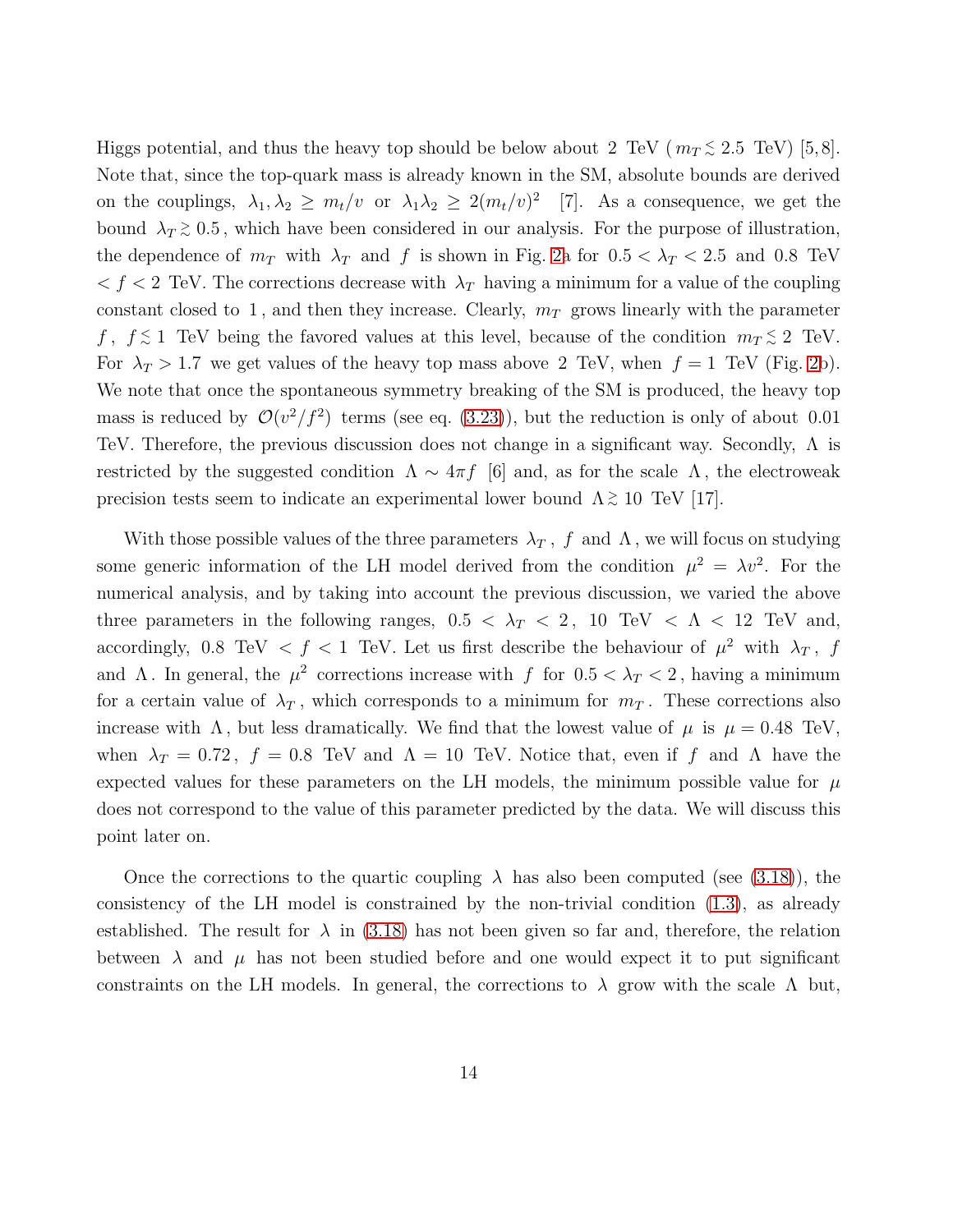

<span id="page-15-0"></span>Figure 3: Values of  $\Lambda$ , f and  $\lambda_T$ , with  $0.5 < \lambda_T < 2$ , 0.8 TeV  $\lt f \lt 1$  TeV and 10 TeV  $< \Lambda < 12$  TeV, which satisfy the condition  $\mu^2 = v^2 \lambda$ , taking 0.3 TeV  $< \mu < 0.5$  TeV.

conversely, we find that they decrease with the symmetry breaking scale  $f$ . Figure [3](#page-15-0) shows the surface of solutions for this non-trivial condition, by considering the above intervals for  $\lambda_T$ , f and  $\Lambda$ , and by assuming that 0.3 TeV  $\lt \mu \lt 0.5$  TeV. Clearly, once the condition [\(1.3\)](#page-2-0) is assumed, the allowed region of the parameter space is considerably reduced. For  $\lambda_T$ , f and  $\Lambda$ in the above intervals, there exist just few points of the parameter space that are in agreement with a predictive model. Besides, we stress that the lowest value of  $\mu$  that satisfies [\(1.3\)](#page-2-0) is  $\mu = 0.52$  TeV, when  $f = 0.85$  TeV,  $\lambda_T = 0.52$  and  $\Lambda = 10$  TeV.

Finally, it is known that the mass term for the Higgs field is generated at the one-loop level by logarithmically divergent diagrams. The one-loop contribution to the Higgs mass from the top sector is given in eq. [\(3.17\)](#page-11-2) ( $m_H^2 = 2\mu^2$ ). The lowest value for  $\mu$ , which satisfies the condition  $\mu^2 = \lambda v^2$ , is of the order of 0.5 TeV. However, it is well known that  $\mu$  is forced by data to be at most of order 200 GeV. Therefore, other contributions must be included in order to obtain the predicted value of  $\mu$ . Notice that the Higgs mass parameter in the LH model also receives contributions (not included here) from the vector bosons sector (1-loop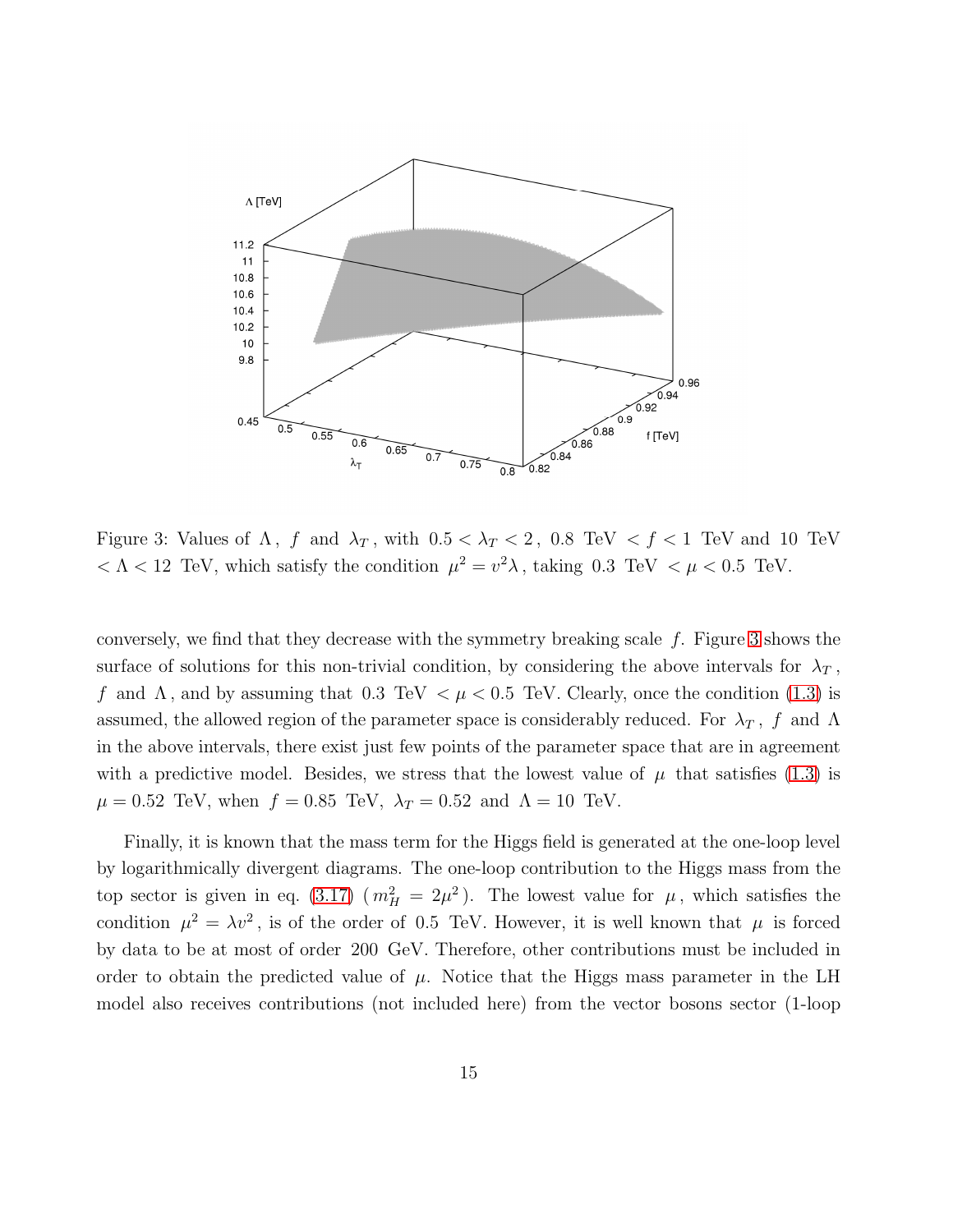correction) and from the scalar sector (2-loop correction), which are opposite in sign to the top-fermion contribution. We discuss in the following how the vector boson contributions could reduce the value of  $\mu$  to its allowed value.

Concerning the gauge bosons interactions, we consider the two different models that have been described in Section 2: the original LH with two  $U(1)$  groups (model I) and the other one with just one  $U(1)$  group (*model II*). Once the quantum corrections involving gauge interactions are included, the logarithmically enhanced contributions of the vector bosons to the mass term of the Higgs field in each model are given, respectively, and at one-loop level, by

$$
\mu_{g}^{2 I} = -\frac{3}{64\pi^{2}} \left( 3g^{2} M_{W'}^{2} \log \left( \frac{\Lambda^{2}}{M_{W'}^{2}} + 1 \right) + g'^{2} M_{B'}^{2} \log \left( \frac{\Lambda^{2}}{M_{B'^{2}}} + 1 \right) \right), \tag{4.2}
$$

$$
\mu_{\rm g}^{2~II} = -\frac{3}{64\pi} \left( 3g^2 M_{W'}^2 \log \left( \frac{\Lambda^2}{M_{W'}^2} + 1 \right) + g'^2 \Lambda^2 \right) \,, \tag{4.3}
$$

where  $M_{W'}$  and  $M_{B'}$  are the heavy gauge boson masses,

$$
M_{W'} = \frac{fg}{2\cos\psi\sin\psi} \quad \text{and} \quad M_{B'} = \frac{fg'}{\sqrt{20}\cos\psi'\sin\psi'};
$$
 (4.4)

with  $\psi$  and  $\psi'$  being the mixing angles for the W' and B' states. Note that the different results for these two models comes from the fact that there is no  $B'$  in model II.

Let us now estimate the cancellations that could occur between the fermion sector and the vector boson sector by keeping  $\mu^2$  of order 200 GeV and, therefore,  $m_H$  light. For the numerical analysis, we varied the  $\lambda_T$ , f and  $\Lambda$  parameters in the intervals given before.

For model I, in order to avoid the gauge masses being too small or too big, we impose that  $0.1 < \cos \psi < 0.9$  and  $0.1 < \cos \psi' < 0.4$ . Once cancellations occurs, we find that the lowest value for  $\mu$  is 0.338 TeV for  $\lambda_T \simeq 0.7$ ,  $f \simeq 0.8$  TeV,  $\Lambda \simeq 10$  TeV,  $\cos \psi \simeq 0.1$ , and  $\cos \psi' \simeq 0.1$ . On the other hand, in the case of *model II*, by considering the same numerical values as above, we obtain better results. The lowest value for  $\mu$  is now of order of 0.2 TeV, with  $\lambda_T \simeq 0.65$ ,  $f \simeq 0.8$  TeV,  $\Lambda \simeq 11.9$  TeV, and  $\cos \psi \simeq 0.1$ . Therefore, we find that the so-called *model II* is more effective than *model I* from the point of view of cancellations between different sectors of the LH model.

From the above results, we could conclude that the condition  $\mu^2 = \lambda v^2$  is very important in the analysis of predictions from the LH model, and that the inclusion of the contributions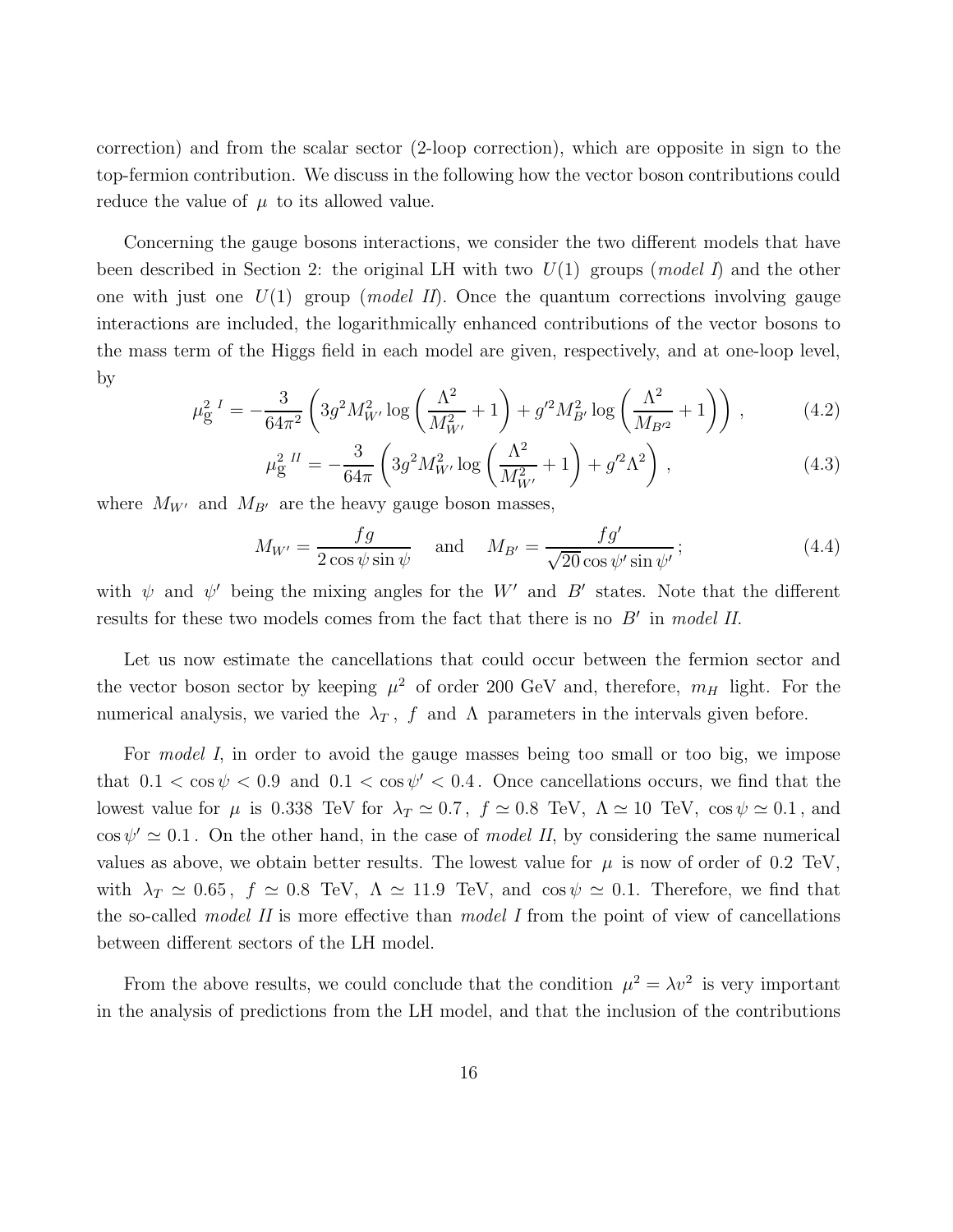from the vector bosons on both  $\mu$  and  $\lambda$  will be crucial to increase the allowed region of the parameter space. To explore the complete region of the parameter space in which the LH model is consistent with the data, we plan to make the full analysis with the inclusion of contributions from all the sectors of the model [18].

## 5 Conclusions

In the SM the Higgs mass  $m_H$  receives quadratic radiative corrections coming from the gauge bosons, the Higgs self-coupling  $\lambda$  and from the top quark (the latter being negative). The requirement of not having one-loop contributions to the squared Higgs mass larger than 10% of the tree-level value, and the experimental constraint 115 GeV  $\langle m_H \rangle$  = 200 GeV, sets the SM ultraviolet cut-off  $\Lambda_{SM}$  to be lesser than 2 or 3 TeV. However, to avoid conflict with electroweak precision observables, a scale of the order of 10 TeV seems to be needed. This is the so called little hierarchy problem which the LH model pretends to solve.

In this work we have computed and analyzed the fermion contributions to the low energy Higgs effective potential and we have illustrated the kind of constraints on the possible values of the LH parameters that can be set by requiring the complete LH Higgs effective potential to reproduce exactly the SM potential. The analysis we have done is relevant whenever one assumes that the new physics decouples from the low energy physics. Our results are compatible with the LH model solving the little hierarchy problem, but the region of LH model parameter space compatible with this possibility probably is not very large.

We have explored the region of the  $\lambda_T$ , f and  $\Lambda$  parameter space compatible with the condition  $\mu^2 = \lambda v^2$ , taking  $m_T \le 2 \text{ TeV}$ ,  $\Lambda \sim 4\pi f$ , and also imposing the requirement of having  $\mu$  smaller than 0.5 TeV. The scales f and  $\Lambda$  run around the typical scales predicted by the LH models. For this purpose we have computed the fermion contributions to the quartic coupling  $\lambda$  at the one-loop level. Since the values obtained for  $\mu$  are relatively high, the inclusion of the gauge and the scalar sector of the model is needed to reduce  $\mu$  to its expected value. Therefore, more detailed computations, including the full one-loop gauge boson and the relevant two-loop Goldstone boson contribution, are needed in order to establish definitely the validity of the LH model and its compatibility with the present phenomenological constraint including the precise form of the Higgs potential. Work is in progress in this direction [18].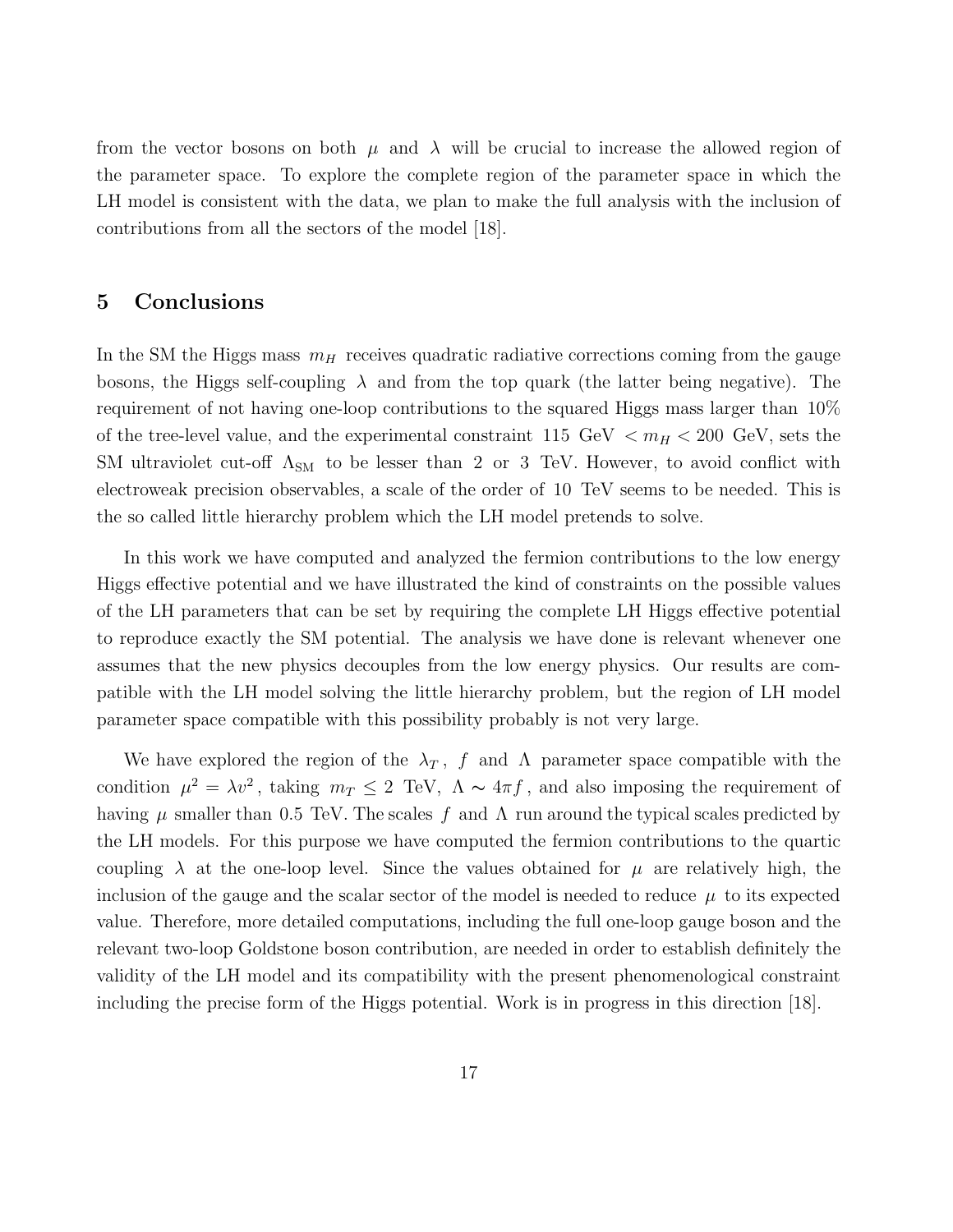## Acknowledgments

This work is supported by DGICYT (Spain) under project number BPA2005-02327. The work of S.P. has been partially supported by the European Union under contract No. MEIF-CT-2003-500030. L.T. would like to thank Javier Almeida Linares (UCM, Spain) and Javier Rodriguez Laguna (SISSA, Italy) for their valuable guidance to  $C_{++}$  programming.

# References

- [1] M. Schmaltz, D. Tucker-Smith, Ann. Rev. Nucl. Part. Sci. 55, 229 (2005), [hep-ph/0502182.](http://arXiv.org/abs/hep-ph/0502182)
- [2] M. Perelstein, [hep-ph/0512128](http://arXiv.org/abs/hep-ph/0512128) (submitted to Prog.Part.Nucl.Phys.).
- [3] H. Georgi, A. Pais, Phys. Rev. D10, 539 (1974) and D12, 508 (1975).
- [4] M. J. Dugan, H. Georgi, D. B. Kaplan, Nucl. Phys. B 254, 299 (1985); H. Georgi, D. B. Kaplan, Phys. Lett. B 145, 216 (1984) and 136, 183 (1984); H. Georgi, D. B. Kaplan, P. Galison, Phys. Lett. B 143, 152 (1984); D. B. Kaplan, H. Georgi, S. Dimopoulos, Phys. Lett. B 136, 187 (1984); S. Dimopoulos, J. Preskill, Nucl. Phys. B 199, 206 (1982).
- [5] N. Arkani-Hamed, A.G. Cohen, E. Katz, A.E. Nelson, JHEP 0207, 034 (2002), [hep-ph/0206021.](http://arXiv.org/abs/hep-ph/0206021)
- [6] A. Manohar, H. Georgi, Nucl. Phys. B234, 189 (1984); M. A. Luty, Phys. Rev. D57, 1531 (1998), [hep-ph/9706235;](http://arXiv.org/abs/hep-ph/9706235) A. G. Cohen, D. B. Kaplan, A. E. Nelson, Phys. Lett. B412, 301 (1997), [hep-ph/9706275.](http://arXiv.org/abs/hep-ph/9706275)
- [7] T. Han, H. E. Logan, B. McElrath, L. T. Wang, Phys. Rev. D67, 095004 (2003), [hep-ph/0301040.](http://arXiv.org/abs/hep-ph/0301040)
- [8] M. Perelstein, M. Peskin, A. Pierce, Phys. Rev. D69, 075002 (2004), [hep-ph/0310039.](http://arXiv.org/abs/hep-ph/0310039)
- [9] I. Low, W. Skiba, D. Smith, Phys. Rev. D66, 072001 (2002), [hep-ph/0207243;](http://arXiv.org/abs/hep-ph/0207243) D. E. Kaplan, M. Schmaltz, JHEP 0310, 039 (2003), [hep-ph/0302049;](http://arXiv.org/abs/hep-ph/0302049) S. Chang, J. G. Wacker,